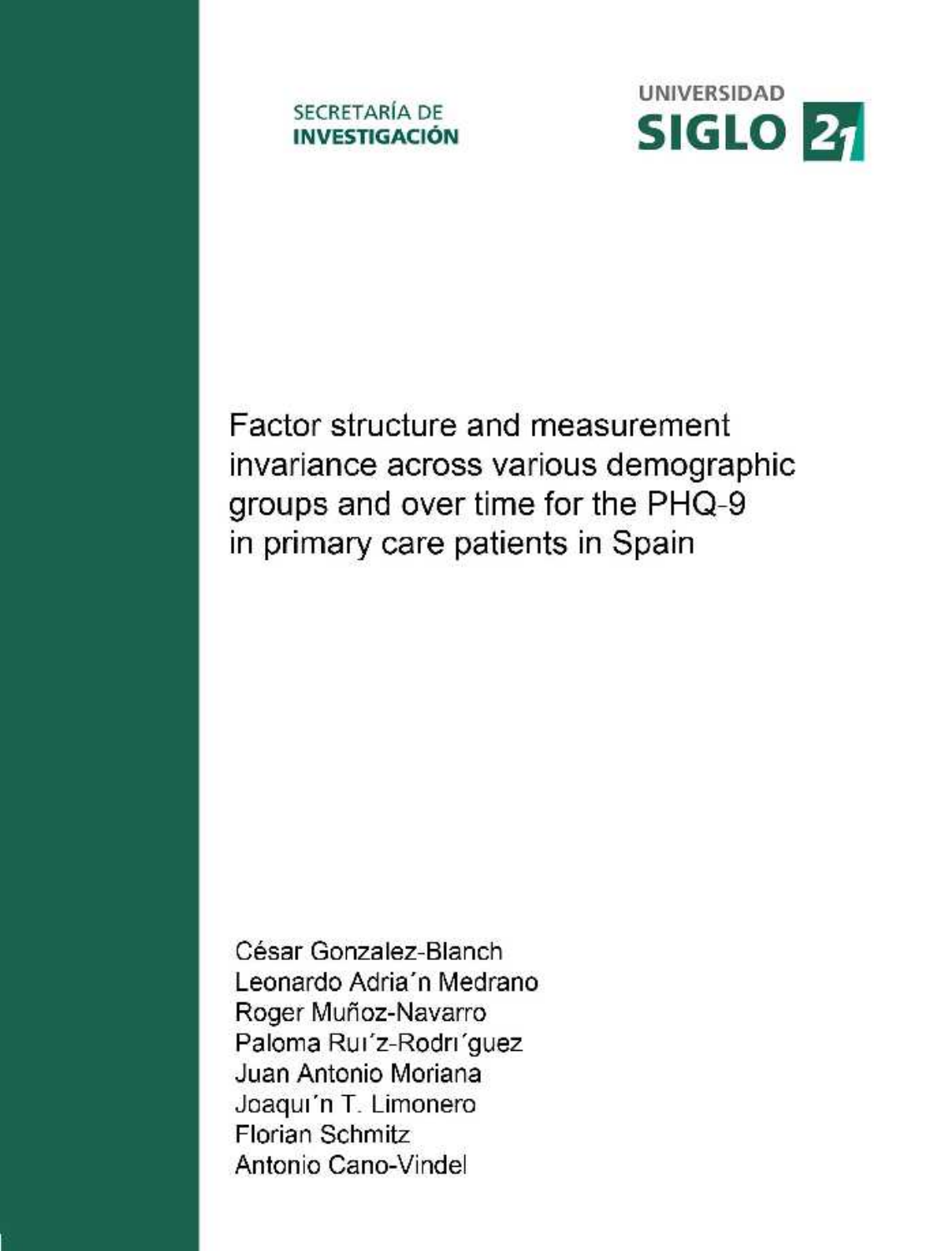

# **OPEN ACCESS**

**Citation:** González-Blanch C, Medrano LA, Muñoz-Navarro R, Ruíz-Rodríguez P, Moriana JA, Limonero JT, et al. (2018) Factor structure and measurement invariance across various demographic groups and over time for the PHQ-9 in primary care patients in Spain. PLoS ONE 13(2): e0193356. https://doi.org/10.1371/journal. pone.0193356

**Editor:** Samuel Norton, King's College London, UNITED KINGDOM

**Received:** April 24, 2017

**Accepted:** February 2, 2018

**Published:** February 23, 2018

**Copyright:** © 2018 González-Blanch et al. This is an open access article distributed under the terms of the Creative Commons Attribution License, which permits unrestricted use, distribution, and reproduction in any medium, provided the original author and source are credited.

**Data Availability Statement:** These data have been collected as a sub-study of a large Randomized Clinical Trial conducted in Spanish primary care centers. This is a multi-center Randomized Clinical Trial with medication (No EUDRACT: 2013- 001955-11 and Protocol Code: ISRCTN58437086) promoted by the Psicofundación and approved by the Corporate Clinical Research Ethics Committee of Primary Care of Valencia (CEIC- APCV) (as the national research ethics committee coordinator)

RESEARCH ARTICLE

# Factor structure and measurement invariance across various demographic groups and over time for the PHQ-9 in primary care patients in Spain

**Ce´sar Gonza´lez-Blanch1 \*, Leonardo Adria´n Medrano2 , Roger Muñoz-Navarro3 , Paloma Ruı´z-Rodrı´guez4 , Juan Antonio Moriana5 , Joaquı´n T. Limonero6 , Florian Schmitz7 , Antonio Cano-Vindel8 , on behalf of the PsicAP Research Group¶**

1 Mental Health Centre, University Hospital "Marqués de Valdecilla"- IDIVAL, Santander, Spain, 2 Faculty of Psychology, University Siglo 21, Córdoba, Argentina, 3 Department of Basic Psychology, Faculty of Psychology, University of Valencia, Valencia, Spain, **4** Castilla La Nueva Primary Care Centre, Health Service of Madrid, Madrid, Spain, 5 Department of Psychology, University of Córdoba/ Maimónides Institute for Research in Biomedicine of Cordoba-IMIBIC/Reina Sofía University Hospital, Córdoba, Spain, **6** Department of Basic Psychology, Autonomous University of Barcelona, Bellaterra, Barcelona, Spain, **7** Department of Psychology, Ulm University, Ulm, Germany, **8** Department of Basic Psychology, University Complutense of Madrid, Madrid, Spain

¶ Membership of the PsicAP Research Group is provided in the Acknowledgments \* cesar.gonzalezblanch@scsalud.es

## Abstract

The Patient Health Questionnaire (PHQ-9) is a widely-used screening tool for depression in primary care settings. The purpose of the present study is to identify the factor structure of the PHQ-9 and to examine the measurement invariance of this instrument across different sociodemographic groups and over time in a sample of primary care patients in Spain. Data came from 836 primary care patients enrolled in a randomized controlled trial (PsicAP study) and a subsample of 218 patients who participated in a follow-up assessment at 3 months. Confirmatory factor analysis (CFA) was used to test one- and two-factor structures identified in previous studies. Analyses of multiple-group invariance were conducted to determine the extent to which the factor structure is comparable across various demographic groups (i.e., gender, age, marital status, level of education, and employment situation) and over time. Both one-factor and two-factor re-specified models met all the preestablished fit criteria. However, because the factors identified in the two-factor model were highly correlated ( $r = .86$ ), the one-factor model was preferred for its parsimony. Multi-group CFA indicated measurement invariance across different demographic groups and across time. The present findings suggest that physicians in Spain can use the PHQ-9 to obtain a global score for depression severity in different demographic groups and to reliably monitor changes over time in the primary care setting.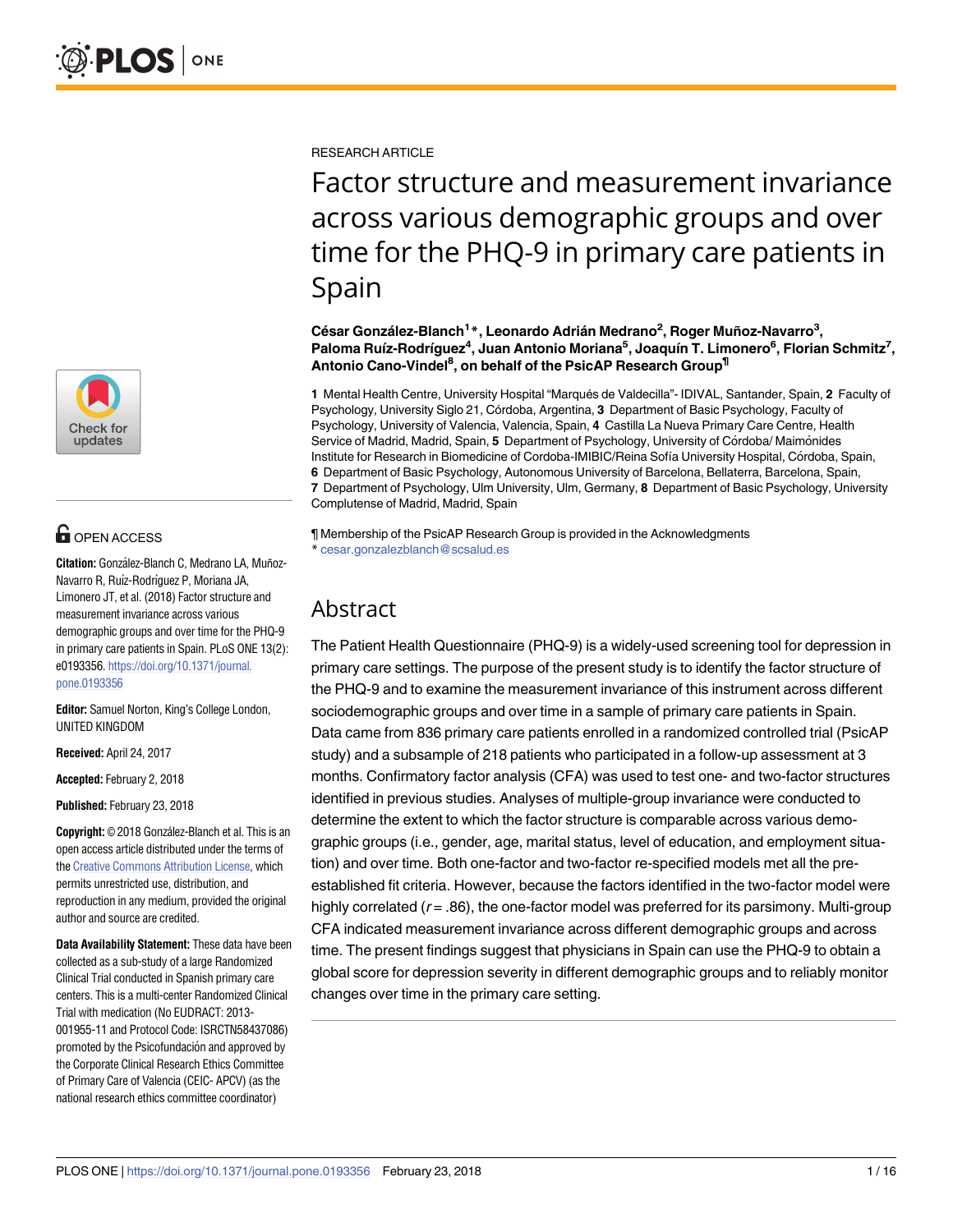

and the Spanish Medicines and Health Products Agency (AEMPS). Due to restrictions on sharing individual-level data by the Corporate Clinical Research Ethics Committee of Primary Care of Valencia (CEIC-APCV), data cannot be publicly available. Requests for data may be sent to the Psicofundación at the following address: Psicofundación; Calle del Conde de Peñalver, 45; 28006 Madrid, Spain; Telf:+34 914 44 90 20; secop@cop.es.

**Funding:** The study was supported by grants from the Secretaría de Estado de Investigación, Desarrollo e Innovación (PSI2012-36589), the Fundación Mutua Madrileña (AP105162012), and the Psicofundación (Spanish Foundation for the Promotion, Scientific and Professional Development of Psychology; PSIC-001) all awarded to Dr. Antonio Cano-Vindel. Further support was provided by a grant from the Valdecilla Biomedical Research Institute - IDIVAL (INNVAL16/08) awarded to Dr. González-Blanch. The funders had no role in the design and conduct of the study; collection, management, analysis, and interpretation of the data; preparation, review, or approval of the manuscript; and decision to submit the manuscript for publication.

**Competing interests:** The authors have declared that no competing interests exist.

### **Introduction**

Depression is one of the most common mental disorders around the world. Globally, the total number of people with depression was estimated to exceed 300 million in 2015 [1]. Depression is responsible for more 'years lost' to disability than any other condition in the world (according to WHO estimates, 7.5% of all years lived with disability in 2015), and it is a major contributor to the overall global burden of disease [1]. Depression is ranked by WHO as the single largest contributor to global disability. The lifetime prevalence for major depressive disorder (MDD) has been estimated at 12.8% in Europe (ESEMeD project) [2] and 10.6% in Spain [3]. The Diagnostic and Assessment Study of Mental Disorders in Primary Care (DASMAP), based on 3,815 patients from 77 primary care centres in Spain, found that almost 30% reported a lifetime history of MDD, with 9.6% experiencing MDD in the past 12 months [4]. Nevertheless, epidemiological and clinical studies show that general practitioners (GP) fail to diagnose a large part of patients suffering from depression [5]. In fact, studies conducted in Spanish primary care settings show that nearly 78% of the patients with depression are misdiagnosed, indicating that only approximately one-quarter of cases diagnosed as depressed by GPs are correctly diagnosed [6]. Moreover, a high proportion of these individuals remain untreated [7]: in Spain, only approximately one-third of patients with MDD receive "minimally-adequate" treatment [8].

The Patient Health Questionnaire Depression Scale (PHQ-9) [9] is well-validated instrument used to quickly diagnose depression, assess severity, and monitor treatment response. The PHQ-9 includes the nine signs/symptoms for the diagnosis of MDD in the Diagnostic and Statistical Manual of Mental Disorders, Fourth Edition (DSM-IV) and it is a widely-used measure to assess depression in various different settings  $[10]$ , particularly in primary care  $[11]$ where most patients with depression are first diagnosed and treated [12].

The Spanish version of the PHQ-9 is a reliable and valid measure of depression in hospitalized patients [13] and in primary care patients [14] in Spain. However, no studies have yet examined the underlying factor structure of this instrument in the Spanish population. Studies conducted in other Spanish-speaking populations have reported mixed results that support both a one-factor structure [15–18] as well as a two-factor structure that includes both affective and somatic symptoms [19, 20]. For instance, Huang et al [17] investigated the factor structure of the PHQ-9 in a large sample of 5,053 primary care patients, finding that one general factor accounted for the communality of all PHQ-9 items. Additionally, a Spanish version of the scale developed in Mexico presented a unidimensional factor structure in a large sample  $(n = 55,555)$  of Mexican women [16]. Some studies in different countries and settings also support a unidimensional structure [21, 22], although other studies have identified a two-factor solution [23, 24].

When validating a scale such as the PHQ-9, it is important to examine whether that scale remains structurally stable over time and across different groups (i.e., measurement invariance). Examination (and confirmation) of factorial invariance is critical to assure comparability of clinical outcomes. If invariance is not given, the interpretation of manifest scores (such as feeling down or little pleasure in doing things) does not necessarily reflect the same latent factor (i.e., depression) in different groups or at different times [25]. With regard to the PHQ-9, little research has been conducted to determine whether this scale is invariant across various demographic groups (other than gender) or over time. Petersen et al. [24] found that the PHQ-9 was invariant in a sample of male and female primary care patients, and Chilcot et al. [26] showed that the factor structure of this scale was invariant over time within a palliative care population. To the best of our knowledge, no studies have yet investigated the invariance of the PHQ-9 factor structure in any Spanish version of this instrument.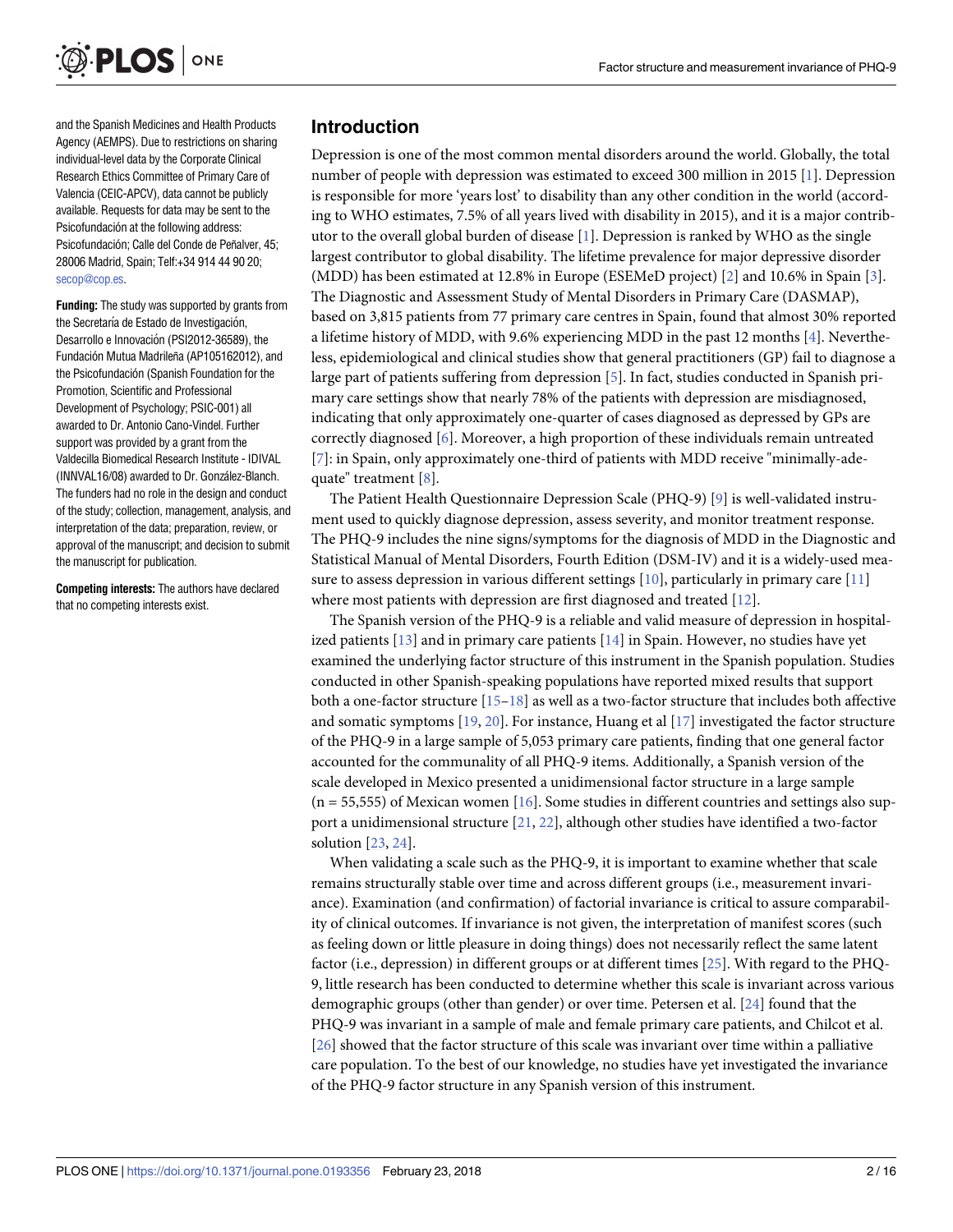Therefore, the present study had two primary aims. The first aim was to identify the factor structure of the PHQ-9 in a sample of primary care patients in Spain. The second aim was to examine the invariance of structural properties across various sociodemographic groups (i.e., gender, age, marital status, level of education, and employment situation) and over time.

### **Method**

### **Patients**

This study was conducted at 22 primary care centres included in the Psychology in Primary Care (PsicAP) study [27] between the months of January and July (inclusive), 2016. The PsicAP study is a randomized controlled trial developed to test the effectiveness of a group-delivered transdiagnostic cognitive behavioral therapy (TD-CBT) versus treatment as usual (TAU) in the treatment of emotional disorders in primary care settings in Spain. During the study inclusion period, all patients aged 18 to 65 years who consulted with their GP at any of these 22 PsicAP centers and who presented a diagnosis or suspected diagnosis of an emotional disorder (anxiety, depression or somatization disorder) were invited to participate in the clinical trial. A total of 836 participants agreed to participate and were therefore included in the baseline sample used to study the factor structure of the PHQ-9. Of these 836 patients, a subgroup of 218 participants (who were finally included in the RCT and re-evaluated with the PHQ-9 three months later) was used to assess factorial invariance over time. At first contact, all candidates were given a patient information sheet containing full details about the study purpose. Subjects were required to sign an informed consent form to participate. The socio-demographics of the participants are shown in Table 1.

A total of 218 participants completed the PHQ-9 again 3 months after the initial baseline assessment. The demographic characteristics of this smaller subsample was similar to the original sample, with no significant differences in gender distribution ( $\chi^2$  = 0.55, *df* = 1, *p* = .46), age (t = 1.18,  $df = 1051$ ,  $p = .24$ ), or employment condition ( $\chi^2 = 1.95$ ,  $df = 6$ ,  $p = .92$ ) (see Table 1). However, significant differences were observed in the distribution of marital status  $(\chi^2 = 11.75, df = 5, p = .03)$  and level of education  $(\chi^2 = 12.74, df = 5, p = .03)$ . Given the actually large sample size and the sensitivity of the  $\chi^2$  statistic to sample size, these differences should not be over-interpreted. In fact, the effect size of these differences were considerably low (Cramer's V level of education = .10; Cramer's V Marital Status = .11). We further compared whether missing cases significantly differed from non-missing cases on each PHQ-9 item. We found statistically significant differences (without adjusting for multiple comparisons) in item 1 (loss of interest)  $[t (834) = 2.48, p = 0.01]$ , and item 9 (suicidal ideation)  $[t (834) = 2.20]$ , p = 0.03]. However, the effect sizes for these differences were small (Hedges' g *<* 0.2) and thus unlikely to affect the results.

### **Measures**

*Patient Health Questionnaire-9 (PHQ-9) [9].* The PHQ-9 is part of the PHQ and consists of nine items designed to assess the nine DSM-IV diagnostic criteria for MDD. The scales check for the presence of the following symptoms over the previous two weeks: (a) depressed mood; (b) anhedonia; (c) sleep problems; (d) feelings of tiredness; (e) changes in appetite or weight; (f) feelings of guilt or worthlessness; (g) difficulty concentrating; (h) feelings of sluggishness or worry; and (i) suicidal ideation. Items are answered on a four-point Likert scale from 0–3 as follows: 0 (never), 1 (several days), 2 (more than half of the days), and 3 (most days). The Spanish version of the PHQ-9 was used in the present study. This version has demonstrated good psychometric properties, as follows: internal consistency, McDonald's  $\omega$  = .89; 88% sensitivity; 80% specificity; and positive and negative predictive values of 92% and 72%, respectively [14].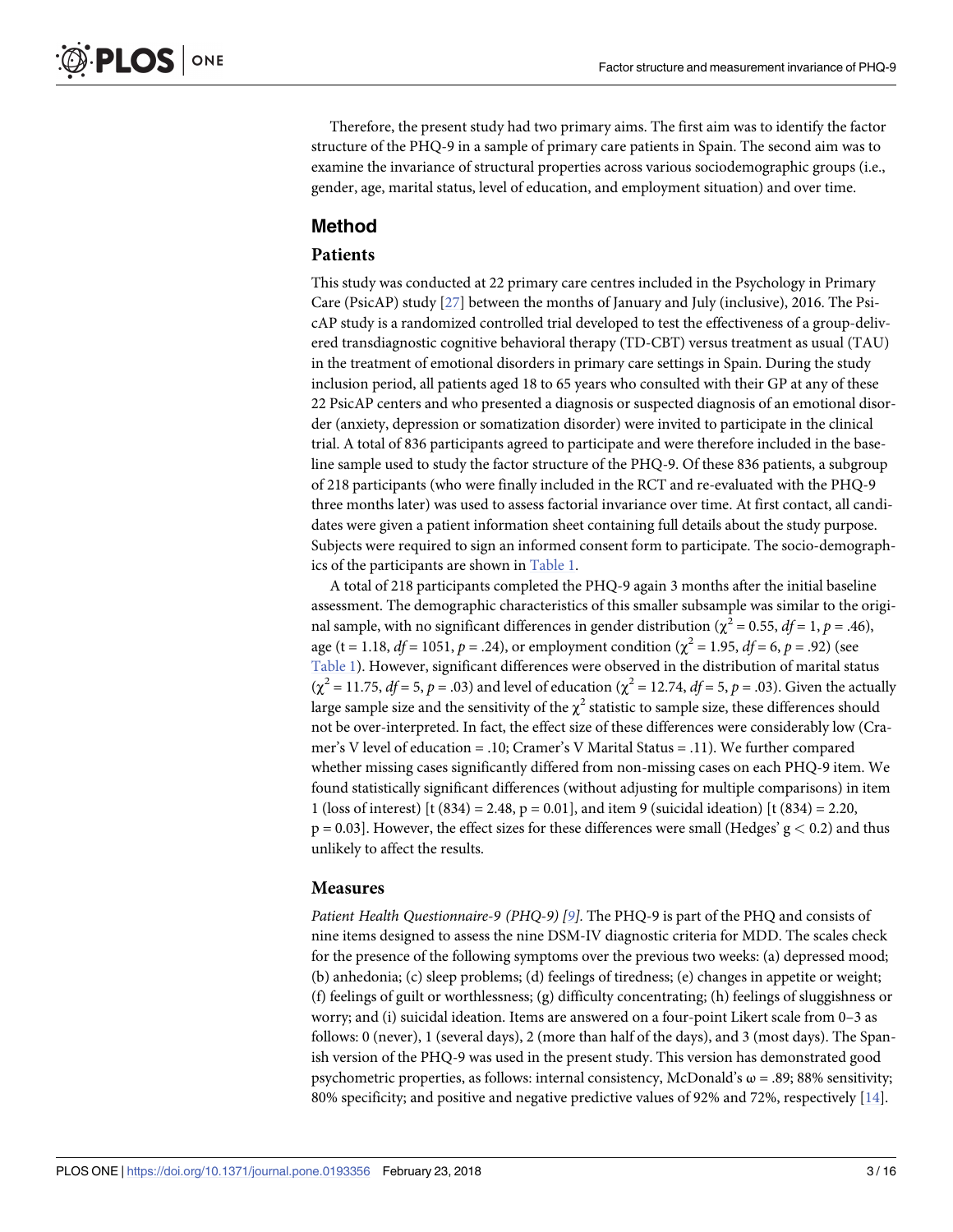|                                  |     | <b>Total sample</b> |              | Follow-up subsample |  |  |
|----------------------------------|-----|---------------------|--------------|---------------------|--|--|
|                                  |     | $(N = 836)$         | $(n = 218)$  |                     |  |  |
|                                  | N   | $\%$                | $\mathbf n$  | %                   |  |  |
| Gender                           |     |                     |              |                     |  |  |
| Female                           | 639 | 76.4                | 172          | 78.9                |  |  |
| Male                             | 197 | 23.5                | 46           | 21.1                |  |  |
| Age group                        |     |                     |              |                     |  |  |
| $\leq 19$                        | 10  | 1.2                 | $\mathbf{1}$ | 0.5                 |  |  |
| $20 - 39$                        | 308 | 36.8                | 76           | 34.9                |  |  |
| $40 - 59$                        | 438 | 52.4                | 120          | 55.0                |  |  |
| >60                              | 80  | 9.6                 | 21           | 9.6                 |  |  |
| <b>Marital</b> status            |     |                     |              |                     |  |  |
| Married                          | 411 | 49.2                | 130          | 59.6                |  |  |
| Divorced                         | 77  | 9.2                 | 12           | 5.5                 |  |  |
| Widowed                          | 24  | 2.9                 | 8            | 3.7                 |  |  |
| Separated                        | 51  | 6.1                 | 5            | 2.3                 |  |  |
| Never married                    | 162 | 19.4                | 37           | 17                  |  |  |
| Unmarried                        | 111 | 13.1                | 26           | 11.9                |  |  |
| Level of education               |     |                     |              |                     |  |  |
| No schooling                     | 15  | 1.8                 | $\mathbf{0}$ | $\mathbf{0}$        |  |  |
| Basic education                  | 248 | 29.7                | 49           | 22.5                |  |  |
| Secondary education              | 165 | 19.6                | 47           | 21.6                |  |  |
| High School                      | 170 | 20.4                | 53           | 24.3                |  |  |
| Bachelor                         | 197 | 23.5                | 60           | 27.5                |  |  |
| Master/doctorate                 | 41  | 5.0                 | 9            | 4.1                 |  |  |
| <b>Employment situation</b>      |     |                     |              |                     |  |  |
| Part-time employee               | 119 | 14.2                | 31           | 14.2                |  |  |
| Employed full time               | 308 | 36.8                | 77           | 35.5                |  |  |
| Unemployed, in search of work    | 201 | 24.0                | 53           | 24.3                |  |  |
| Unemployed, not looking for work | 107 | 12.9                | 27           | 12.4                |  |  |
| Temporary incapacity to work     | 44  | 5.3                 | 10           | 4.6                 |  |  |
| Permanent incapacity to work     | 12  | 1.4                 | 5            | 2.3                 |  |  |
| Retired                          | 45  | 5.4                 | 15           | 6.9                 |  |  |

#### **Table 1. Demographics characteristics of sample.**

https://doi.org/10.1371/journal.pone.0193356.t001

### **Procedure**

GPs at the participating centers were asked to identify patients who presented signs or symptoms of anxiety, depression, or physical symptoms for which no biological cause could be found. The GP then asked these candidates to participate in the study. Patients who agreed then signed the informed consent form and were scheduled to meet with a clinical psychologist, who again provided the patients with verbal and written details about the study to be sure they fully understood it. At this same appointment, the particpants were asked to complete a computer-based version of the PHQ and the other study measures (n = 836). Patients with impaired vision received assistance in completing the questionnaires. Paper versions of these instruments were provided to patients who had difficulties using the computer.

A subsample of 218 cases was assessed at the 3-month follow-up. This subsample received one of the two treatments tested in the randomized controlled trial: (i) TAU, mainly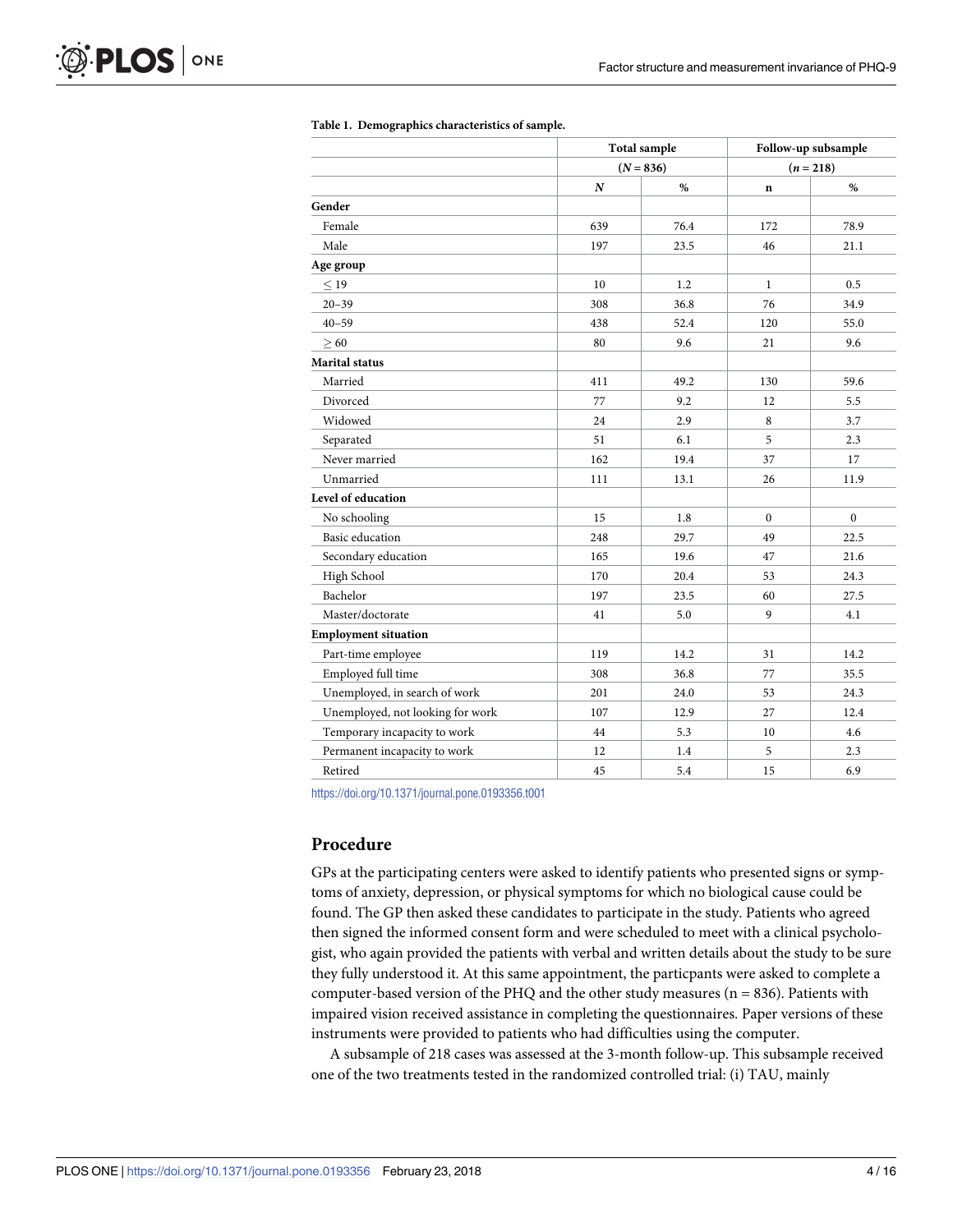pharmacological treatment by the GP, or (ii) seven 90-minute group sessions of TD-CBT delivered over 12 to 14 weeks (for further details see [27]).

### **Ethical aspects**

The study was conducted in accordance with the Declaration of Helsinki. This project is supported by the Psicofundación (Spanish Foundation for the Promotion, Scientific and Professional Development of Psychology) and approved by the Corporate Clinical Research Ethics Committee of primary care of Valencia (CEIC-APCV), Spain, as the national research ethics committee coordinator, and the Spanish Agency of Medicines and Medical Devices (AEMPS) (EUDRACT: 2013-001955-11 and Protocol Code: ISRCTN58437086).

The study was conducted in accordance with the Spanish Law on Data Protection. Patient participation in the study was voluntary and participants were able to withdraw at any time without explanation and without negative consequences for future medical care.

### **Statistical analysis**

Initially, an exploratory analysis of the data was performed to explore the behaviour of the variables, to evaluate the quality of the data, and to check that requirements of statistical tests were met. We checked for the existence of atypical cases, missing values and compliance with the statistical assumptions (linearity, and univariate and multivariate normality). A confirmatory factor analysis (CFA) was performed using maximum-likelihood (ML) as an estimation method; the AMOS 20 program [28] was used for these analyses. A one-factor model was specified in which the nine PHQ-9 items loaded on a single factor (called "depression") and an alternative two-factor model in which 3 items loaded on the "somatic" factor and 6 items in the "cognitive-affective" factor, corresponding with previous research on PHQ structure.

Multiple indices were examined to determine model fit: (a) The chi-squared statistic  $(\chi^2)$ was reported following conventions. However, given its sensitivity to sample size, is becomes usually significant. However, differences in  $\chi^2$  can be interpreted to compare nested models. Additionally, we considered (b) the comparative fit index (CFI); (c) the Tucker-Lewis index (TLI); and (d) the root mean square error of approximation (RMSEA). To interpret these indices, we used the critical values previously recommended [29, 30]. Specifically, values *>* .90 and .95 for the CFI and TLI were considered benchmarks for acceptable and good fit, respectively; and RMSEA values of *<* .08 and .06 were benchmarks for acceptable and good fit, respectively.

Analyses of multiple-group invariance were conducted to determine the extent to which the factor structure was comparable across various sociodemographic groups (i.e., gender, age, marital status, level of education and employment situation) and over time. We followed the measurement invariance procedures outlined by Brown [31]. Factorial invariance is essential to provide meaningful comparisons of scores across groups or across time. Therefore, four levels of measurement invariance were sequentially tested (configural, weak, strong, and strict invariance), where each level introduces more equality constraints across groups. Configural invariance implies that the pattern of fixed and free factor loadings are equivalent. Weak factorial invariance examines the equivalence of factor loadings (i.e., items assess the latent variable in the same way across groups or time). Strong factorial invariance examines the equality of latent means, implying that any differences in means on the scale are due to true differences in means across groups or time. Finally, strict invariance—the most restrictive level of factorial invariance—examines the invariant item residual variances and this implies that group differences in variances of scale scores are due only to group differences in depression variances, since error variances were constant across groups. Configural invariance is supported if the same unconstrained factor structure simultaneously fit for the split groups yields a good fit.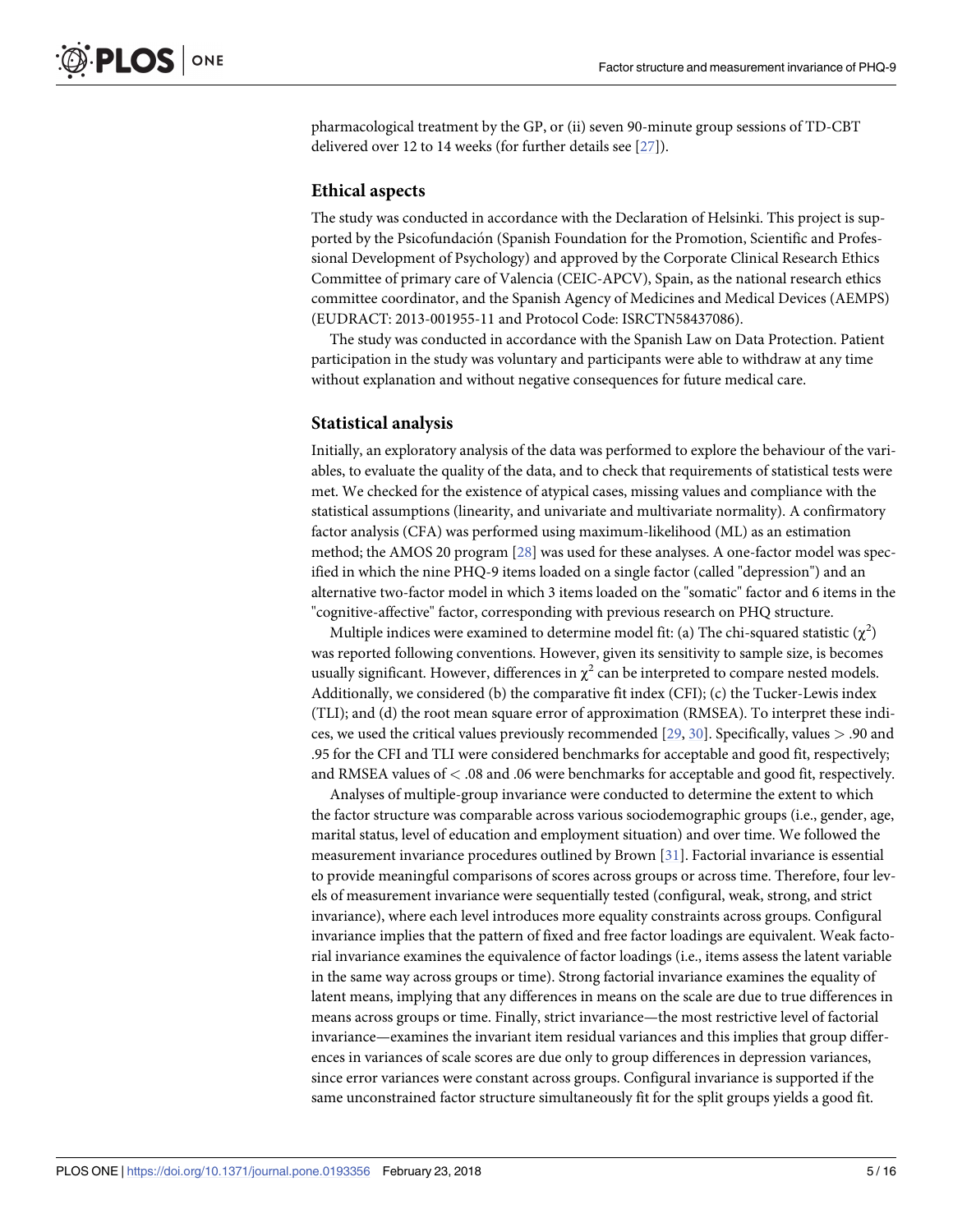After testing configural invariance, we examined weak/metric invariance. The fit of the restricted model (equal factor loadings across groups) and the free model, were compared in terms of their  $\chi^2$  values. A non-significant increase in the  $\chi^2$  value (relative to *df*) in the constrained model relative to the unconstrained model indicated that the constrains across groups were possible. As an additional criterion, the change in the CFI coefficient was considered. If the drop in CFI of the constrained model relative to the unconstrained model did not exceed 0.01, the constrained model was accepted [32]. The ΔCFI criterion was argued to be superior to  $\Delta \chi^2$ , as it is less sensitive to sample size [33]. We proceeded analogously to tests strong/scalar invariance and strict invariance.

### **Results**

### **Exploratory and descriptive analysis**

The *Z* scores for each item were calculated and univariate values considered atypical were those values outside the  $Z \pm 3$  range [34]. The existence of atypical multivariate cases was assessed using the Mahalanobis distance ( $D^2$ ) statistical procedure. There were no univariate atypical cases and only 7 cases showed a statistically significant distance from the centroid of the group (p *<* .001). In the analysis of missing values, the items presented *<* 5% of lost cases. Considering the low proportion of missing treatment values, "listwise deletion" was applied in accordance with published recommendations [35].

Based on the criteria proposed by George and Mallery [34], all items presented a distribution that was close to normal given that asymmetry and kurtosis values were between  $\pm 2$  (see Table 2). Multivariate normality showed a Mardia index of 7.24, indicating there was no substantial deviation from normal distribution. To test the linearity assumption of the relations, linear and curvilinear estimates were calculated between pairs of items. In all cases, the linear function was superior to the curvilinear function, thus confirming the linearity assumption. S1 Table shows the inter-item correlation matrix for the PHQ-9 items.

### **Confirmatory factor analysis**

Since normality assumptions were met, the maximum-likelihood (ML) was used as an estimation method. Both the one-factor and two-factor models presented acceptable values for the CFI and GFI indexes, but exceeded an RMSEA of .08. The model fit could be substantially improved when error terms of PHQ-9 items 1 and 2 were allowed to be correlated, reflecting that both items shared similarity that is not explained by the general depression factor. The fit indexes obtained for both models are summarized in Table 3. All items displayed substantial factor saturation, as indicated by their high factor loading (all  $\lambda$  .54-.77; all  $p$  < 0.05; see Fig 1). The two-factor model yielded a better fit in both the original model and the models that

| M    | <b>SD</b> |         | Kurtosis        |
|------|-----------|---------|-----------------|
| 1.70 | 1.01      | $-0.05$ | $-1.20$         |
| 1.81 | 0.99      | $-0.13$ | $-1.21$         |
| 1.75 | 1.10      | $-0.23$ | $-1.30$         |
| 1.86 | 1.03      | $-0.30$ | $-1.20$         |
| 1.52 | 1.12      | 0.00    | $-1.36$         |
| 1.57 | 1.16      | $-0.02$ | $-1.46$         |
| 1.36 | 1.07      | 0.26    | $-1.18$         |
| 1.21 | 1.03      | 0.40    | $-1.00$         |
| 0.61 | 0.90      | 1.46    | 1.18            |
|      |           |         | <b>Skewness</b> |

#### **Table 2. Descriptive statistics of the PHQ-9 items.**

PLOS ONE

https://doi.org/10.1371/journal.pone.0193356.t002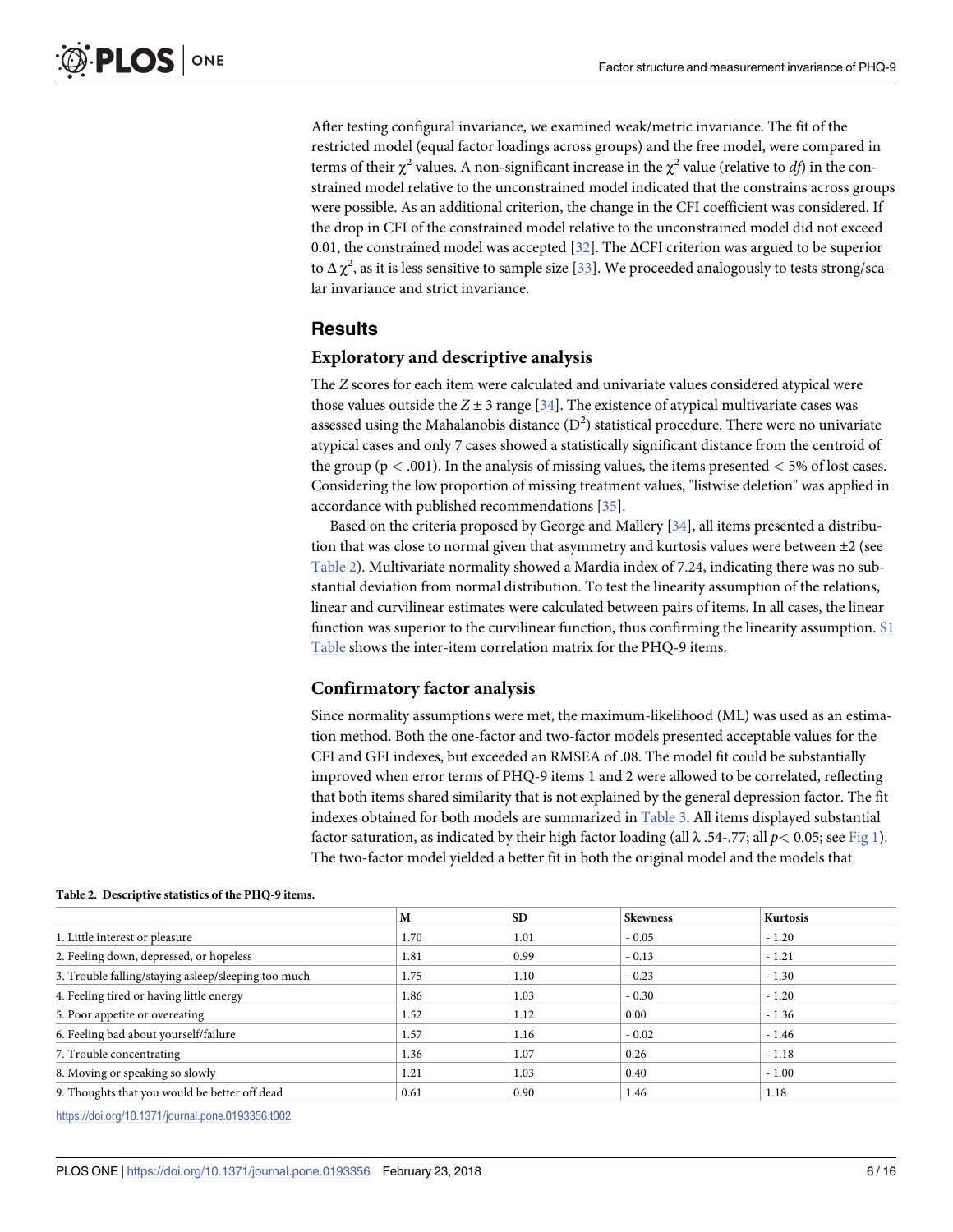

#### **Table 3. Model fit.**

|                  | <b>Fit indexes</b> |                 |      |            |            |              |
|------------------|--------------------|-----------------|------|------------|------------|--------------|
|                  |                    | $\mathcal{A}$ f |      | <b>CFI</b> | <b>GFI</b> | <b>RMSEA</b> |
| M1: One factor   | 286,03             | 27              | .00  | .91        | .92        | .10          |
| M2: Two factors  | 213,12             | 26              | .00  | .94        | .94        | .09          |
| M3: One factor*  | 182,15             | 26              | .00. | .95        | .95        | .08          |
| M4: Two factors* | 126,73             | 25              | .00. | .96        | .97        | .07          |

Error terms of PHQ item 1 and 2 were allowed to be correlated.

https://doi.org/10.1371/journal.pone.0193356.t003

additionally allowed for the error correlations of PHQ items 1 and 2. However, the "somatic" and "cognitive-affective" factors were found to be highly correlated (*r* = .86). This indicates substantial overlap between the two factors and complicates the interpretation of corresponding test scores for diagnostic purposes.

### **Invariance across sociodemographic groups**

Given the known issues of using the ML estimation method with ordinal data, we used the ML and the Weighted Least-Squares (WLS) methods to perform the CFA. The results obtained with both estimation methods (ML and WLS) were highly similar and therefore we report only the results of the ML estimation. To determine whether patient gender affected the measurement model, the sample was split into men (23.6%) and women (76.4%), and constrains were introduced to test if parameters could be constrained across both groups. Then, we compared the fit of the constrained model to that of the free model were parameters were estimated independently in each group. Both models were compared in terms of  $\Delta \chi^2$  and, more importantly, by ΔCFI: The more constrained model was accepted if the constraints did not significantly deteriorate model fit [29, 32]. Following Brown [31], we first examined the fit of the single-sample onefactor solutions within the specific subsamples (e.g., men-only and women-only subsample) separately. Next, we tested four levels of invariance (configural invariance, weak invariance, strong invariance, and strict invariance) using a series of increasingly restrictive models. The





https://doi.org/10.1371/journal.pone.0193356.g001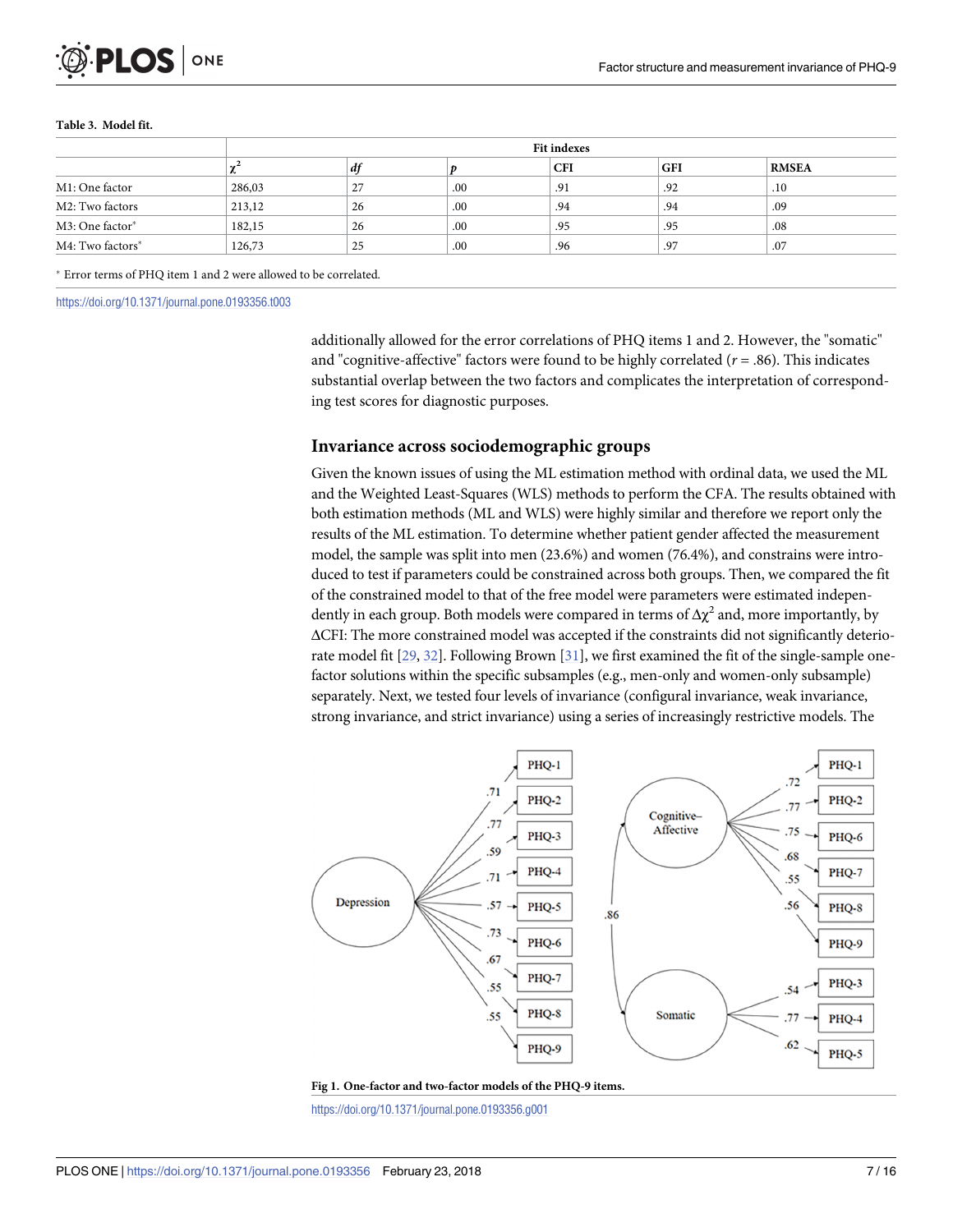single-sample solutions for the one-factor model based on the men-only and women-only subsamples are shown in Table 4. Both subsamples were associated with good model fit. The test of configural invariance was supported, as evidenced by fit indices meeting the benchmarks for adequate fit (RMSEA = .058, CFI = .95, TLI = .93). All levels of invariance up to strict invariance could be assumed across gender, as evidenced by a non-significant drop in model fit (ΔCFI *<* .01) for the successively more constrained models (Table 4).

Using the same procedure, the model was evaluated to check for invariance across age (Table 4). To this end, participants were divided into a younger adult group (20 to 39 years of age) and an older adult group (40 to 59 years old) following the criteria recommended by

|  |  |  | Table 4. Fit statistics for multi-group confirmatory factor analysis by gender, age, marital status, level of education, and employment situation. |  |
|--|--|--|----------------------------------------------------------------------------------------------------------------------------------------------------|--|
|  |  |  |                                                                                                                                                    |  |
|  |  |  |                                                                                                                                                    |  |

|                             | $\chi^2$ | Df  | <b>RMSEA</b> | <b>CFI</b> | TLI  | $\Delta$ CFI             | $\Delta \chi^2$          | $\Delta df$              |
|-----------------------------|----------|-----|--------------|------------|------|--------------------------|--------------------------|--------------------------|
| Gender                      |          |     |              |            |      |                          |                          |                          |
| Women                       | 128.77   | 26  | .079         | 0.95       | 0.93 |                          | $\overline{\phantom{0}}$ |                          |
| Men                         | 68.40    | 26  | .070         | 0.95       | 0.93 |                          | $\overline{\phantom{0}}$ |                          |
| Configural Invariance       | 197.26   | 52  | .058         | 0.95       | 0.93 | $\overline{\phantom{0}}$ | $\overline{\phantom{0}}$ |                          |
| Weak Invariance             | 204.14   | 60  | .054         | 0.95       | 0.94 | 0.00                     | 6.88                     | 8                        |
| Strong Invariance           | 262.71   | 69  | .058         | 0.94       | 0.93 | 0.01                     | 58.57**                  | 9                        |
| Strict Invariance           | 280.67   | 79  | .056         | 0.94       | 0.94 | 0.00                     | 17.96                    | 10                       |
| Age                         |          |     |              |            |      |                          |                          |                          |
| Young adults (20-39)        | 102.93   | 26  | .087         | 0.93       | 0.90 | -                        | —                        |                          |
| Adults (40-59)              | 107.24   | 26  | .085         | 0.95       | 0.93 | —                        | $\overline{\phantom{0}}$ | $\qquad \qquad -$        |
| Configural Invariance       | 210.19   | 52  | .064         | 0.94       | 0.92 | —                        | —                        | $\qquad \qquad -$        |
| Weak Invariance             | 214.48   | 60  | .059         | 0.94       | 0.93 | 0.00                     | 4.29                     | 8                        |
| Strong Invariance           | 226.82   | 69  | .055         | 0.94       | 0.94 | 0.00                     | 12.34                    | 9                        |
| Strict Invariance           | 246.18   | 79  | .053         | 0.94       | 0.94 | 0.00                     | 19.36                    | 10                       |
| <b>Marital Status</b>       |          |     |              |            |      |                          |                          |                          |
| Paired                      | 132.40   | 26  | .080         | 0.94       | 0.92 | $\overline{\phantom{0}}$ |                          |                          |
| Unpaired                    | 76.65    | 26  | .079         | 0.95       | 0.94 | $\overline{\phantom{0}}$ |                          | $\overline{\phantom{0}}$ |
| Configural Invariance       | 209.05   | 52  | .060         | 0.95       | 0.93 | $\overline{\phantom{0}}$ | $\overline{\phantom{0}}$ | $\equiv$                 |
| Weak Invariance             | 218.68   | 60  | .057         | 0.95       | 0.94 | 0.00                     | 9.63                     | 8                        |
| <b>Strong Invariance</b>    | 245.92   | 69  | .056         | 0.94       | 0.94 | 0.01                     | $27.24***$               | 9                        |
| <b>Strict Invariance</b>    | 263.18   | 79  | .053         | 0.94       | 0.94 | 0.00                     | 17.26                    | 10                       |
| <b>Level of Education</b>   |          |     |              |            |      |                          |                          |                          |
| Basic education             | 49.16    | 26  | .060         | 0.97       | 0.96 | $\overline{\phantom{0}}$ | $\equiv$                 |                          |
| Secondary education         | 116.53   | 26  | .088         | 0.93       | 0.90 | $\overline{\phantom{0}}$ | $\overline{\phantom{0}}$ |                          |
| High education              | 54.82    | 26  | .073         | 0.96       | 0.95 | $\overline{\phantom{0}}$ |                          |                          |
| Configural Invariance       | 220.49   | 78  | .047         | 0.95       | 0.93 |                          |                          |                          |
| Weak Invariance             | 244.22   | 94  | .044         | 0.95       | 0.94 | 0.00                     | 23.73                    | 16                       |
| Strong Invariance           | 293.04   | 112 | .045         | 0.94       | 0.94 | 0.01                     | 48.82**                  | 18                       |
| Strict Invariance           | 334.64   | 132 | .044         | 0.93       | 0.94 | 0.01                     | $41.60**$                | 20                       |
| <b>Employment situation</b> |          |     |              |            |      |                          |                          |                          |
| Employed                    | 111.94   | 26  | .089         | 0.94       | 0.92 | —                        | —                        |                          |
| Unemployed                  | 112.51   | 26  | .090         | 0.94       | 0.92 | -                        | -                        |                          |
| Configural Invariance       | 224.46   | 52  | .063         | 0.94       | 0.92 | $\overline{\phantom{0}}$ |                          |                          |
| Weak Invariance             | 244.62   | 60  | .061         | 0.94       | 0.93 | 0.00                     | $20.16***$               | 8                        |
| Strong Invariance           | 271.46   | 69  | .600         | 0.93       | 0.93 | 0.01                     | $26.84***$               | 9                        |
| Strict Invariance           | 276.24   | 79  | .055         | 0.93       | 0.94 | 0.00                     | 4.78                     | 10                       |

p*<*0.01

https://doi.org/10.1371/journal.pone.0193356.t004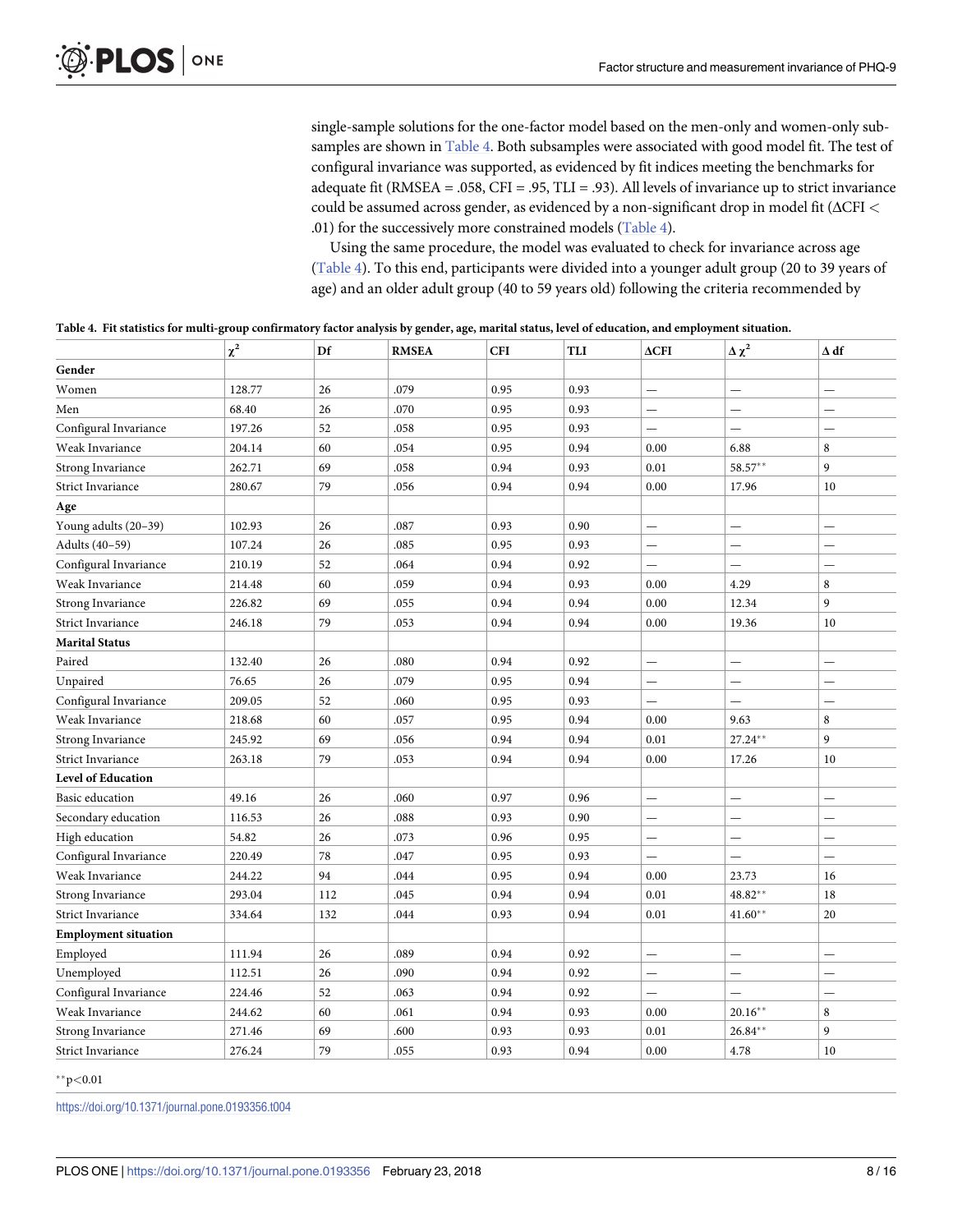Martı´n Ruiz [36]. Adolescents (*<* 20 years) and elderly (*>* 60 years) were not included in this analysis because they did not reach the minimum group sample size (*>* 200 cases) [37]. After dividing patients into younger adults (*n* = 316) and older adults (*n* = 433), successively stricter constrains were tested to test for configural, weak, strong, and strict invariance. The singlesample solutions for the one-factor model based on the *younger adult group* and the *older adult group* subsamples are shown in Table 4. A good model fit was obtained for both subsamples. Configural invariance was supported by fit indices meeting benchmarks for adequate fit (RMSEA = .064, CFI = .94, TLI = .92). Weak, strong, and strict invariance could be assumed across age groups, as evidenced by a non-significant drop in model fit ( $\Delta \chi^2 = n.s$ ) and  $\Delta$ CFI  $\lt$ .01) for the successively stricter models (Table 4).

To evaluate invariance across different groups of marital status, participants were split into a "*paired group*" (married and cohabiting participants; *n* = 522) and "*unpaired group*" *(*divorced, separated, widowed, and unmarried; *n* = 314). Successively stricter constrains were tested to evaluate configural, weak, strong, and strict invariance. The single-sample solutions for the one-factor model based on the *paired group* and *unpaired group* subsamples are shown in Table 4, each showing a good model fit. Configural invariance was supported by fit indices meeting benchmarks for adequate fit (RMSEA = .063, CFI = .94, TLI = .92). Weak, strong, and strict invariance could be assumed across pairing status, as evidenced by a non-significant drop in model fit for the stricter models (ΔCFI *<* .01) (Table 4).

To evaluate invariance across levels of education, participants were split into three groups: *basic education group (n = 248); secondary education group (n = 335) and high education (n = 238)*. Successively stricter constrains were tested to evaluate configural, weak, strong, and strict invariance. Configural invariance was supported by fit indices meeting the benchmarks for adequate fit (RMSEA = .047, CFI = .95, TLI = .93). Weak, strong, and strict invariance could be assumed across educational levels, as evidenced by a non-significant drop in model fit for the stricter models (ΔCFI *<* .01) (Table 4).

To test invariance across employment conditions, participants were divided into two groups, an *employed group* (full and part-time employment; *n* = 422), and an *unemployed group* (unemployed, incapacity to work, and retired; *n* = 408). Successively stricter constrains were tested across groups to evaluate configural, weak, strong, and strict invariance. Model fits obtained for the *employed subsample* and for the *unemployed group* subsample are shown in Table 4. These were good for both subsamples. Configural invariance was supported by fit indices meeting the benchmarks for adequate fit (RMSEA = .063, CFI = .94, TLI = .92). Weak, strong, and strict invariance could be assumed across employment conditions, as evidenced by a non-significant drop in model fit for the stricter models (ΔCFI *<* .01) (Table 4).

### **Longitudinal invariance**

Temporal stability, also known as longitudinal invariance, is important to make sure the instrument in question measures the same latent constructs in the same manner over time. Using an analogous procedure, we evaluated whether the measurement model was invariant across time (i.e., a 3-month interval from baseline to the 3-month assessment). Applying successively stricter parameter constrains, the analyses supported weak ( $\Delta \chi^2$  = 60.70, *df* = 8, *p* = .57;  $\Delta$ CFI < .01), strong ( $\Delta \chi^2$  = 117.87,  $df$  = 17,  $p$  < .01;  $\Delta$ CFI < .01), and strict invariance  $(\Delta \chi^2 = 117.87, df = 26, p < .01; \Delta CFI < .01)$  across time.

### **Discussion**

To our knowledge, this is the first study to examine the factor structure of the Spanish version of the PHQ-9 in the Spanish population. The results of the confirmatory factor analyses in the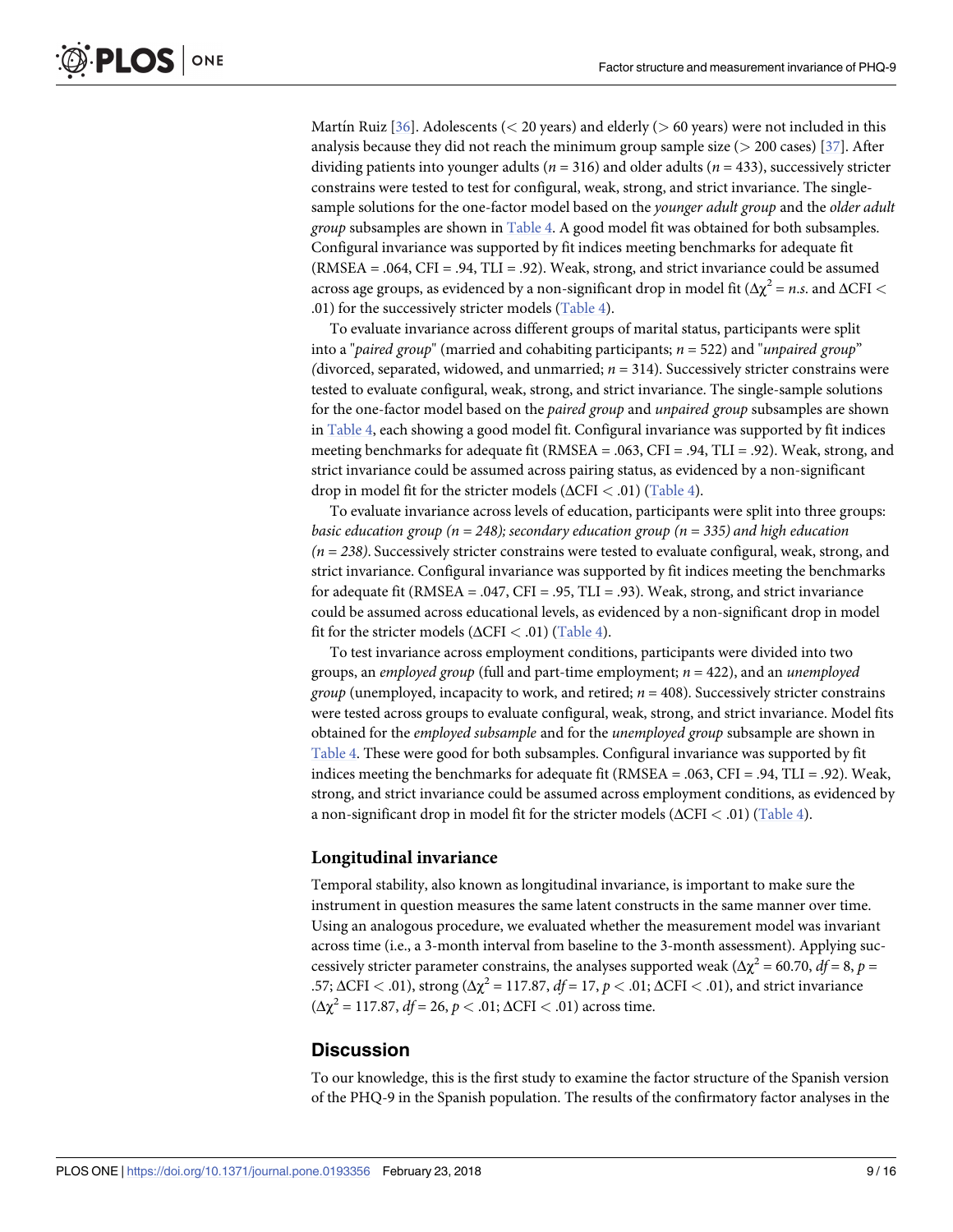data collected from this primary care sample identified one-factor and two-factor models, both of which met all the pre-established fit criteria. However, given that the "somatic" and "cognitive-affective" factors identified in the two-factor model were highly correlated (*r* = .86), the unidimensional model is more parsimonious and, hence, the preferred solution. Importantly, this one-factorial structure was found to be invariant across various demographic groups, including gender, age, marital status, level of education, and employment situation. Thus, the PHQ-9 is applicable in the Spanish population and derived scores can be validly compared without need for specific sociodemographic adjustments. Additionally, the one-factor structure was found to be stable over a 3-month period.

Consistent with the results reported in previous studies of Mexican females [16] and a USbased Spanish-speaking Latino population [15, 17, 18], our findings support the one-factor solution for the Spanish version of the PHQ-9. Most studies examining the factor structure of the PHQ-9 have corroborated the unidimensionality of the scale [21, 22, 38–40]. However, some authors have reported a two-factor structure comprising a cognitive–affective and a somatic dimension [23, 24, 26, 41, 42]. This discrepancy between studies is likely due to differences in patient populations. The current study mainly consisted of individuals with mild to moderate emotional distress in a primary care setting, which is the kind of heterogeneous sample for which the PHQ-9 was originally developed and validated to diagnose depression [9]. By contrast, studies that have found a two-factor solution have been conducted in populations that predominately present comorbid physical conditions such as spinal cord injury [42] or cancer [26, 41]; therefore, somatic factor loading may be attributable to possible confounding effects of the physical illness [43].

Petersen et al [24] found that a two-factor model with five 'somatic' items and four 'affective/non-somatic' items yielded the best fit in a sample of primary care patients. The one-factor and two-factor structures examined in our study displayed a poor model fit in the study carried out by Petersen et al [24]. However, it is important to note that all the patients in their sample had a diagnosis of major depression (PHQ-9 *>*9) for which antidepressive treatment was indicated. As those authors suggested, their relatively homogeneous sample may have resulted in range restriction in the measures, thereby attenuating correlations among variables. When PHQ-9 is used with more heterogeneous samples, it is more likely to produce a one-factor solution because the variance is larger and therefore the items are more likely to load on one factor [24]. Alternatively, it may well be that somatic features are more relevant in the diagnosis of depression in samples that include individuals with moderate to severe clinical conditions. It is worth noting that while the one-factor model seems to be a more parsimonious solution in our study, the two-factor model (with a factor of 3 'somatic' items) also displayed a decent model fit.

Gender invariance, which may be considered a prerequisite for making quantitative comparisons, adds important support for the validity of the PHQ-9 as a self-report screening instrument because it indicates that the measurement model of the latent depression construct is comparable in both sexes. This implies that differences in observed test scores between men and women reflect true differences in depression rather than an artefact of the measurement method. Epidemiological studies have consistently shown a higher prevalence of MDD in women than in men [44, 45]. In Spain, the ESEMED study found 12-month prevalence rates for MDD of 2.2% for males and 5.6% for females. Moreover, this difference was even more pronounced for "any depressive disorder"; 2.3% for males vs. 6.3% for females [3]. Although we found a statically significant difference between men and women in mean PHQ-9 scores, the effect size was small.

Apart from gender, we also tested invariance across other sociodemographic characteristics such as age, marital status, level of education, and employment situation. Invariance could be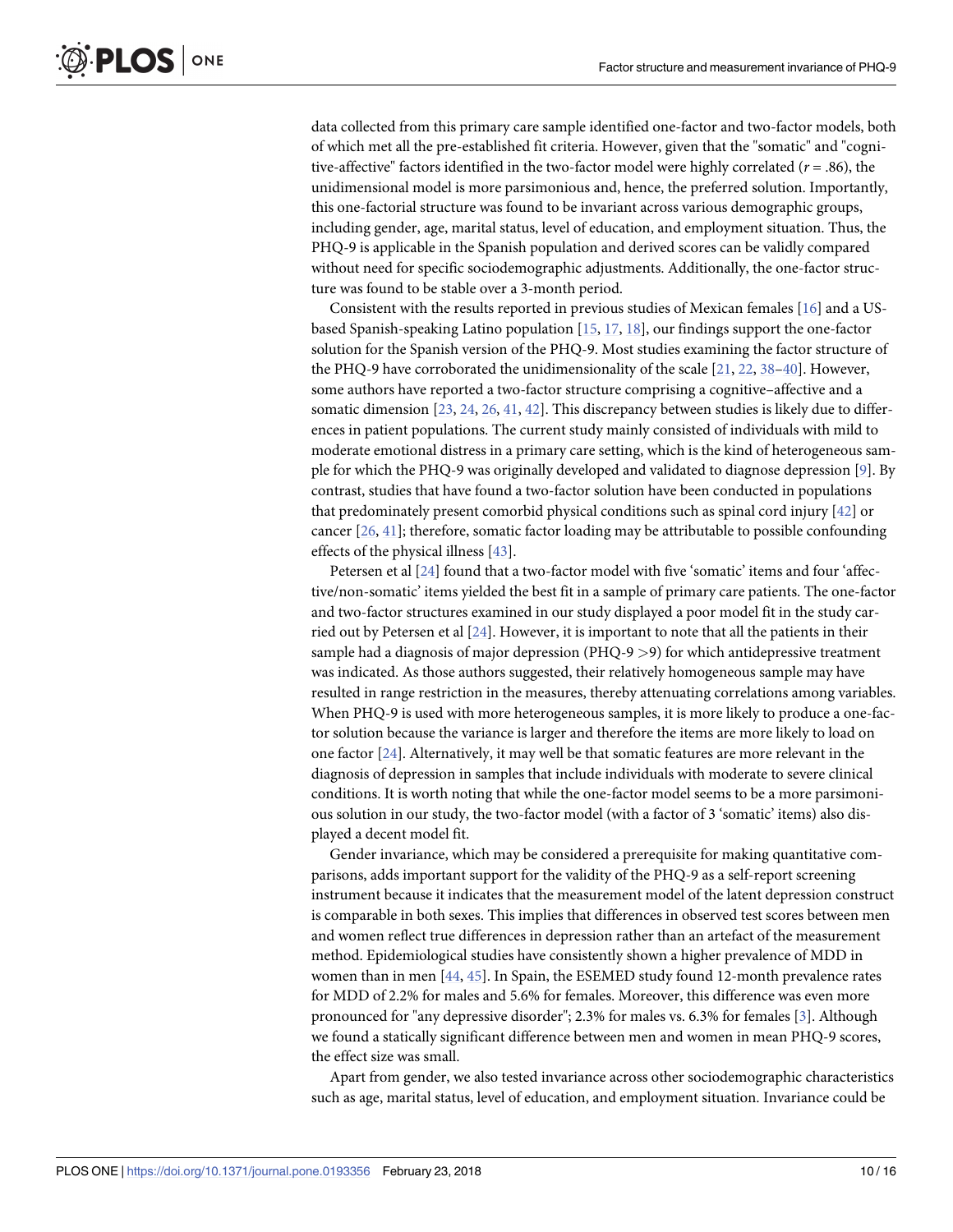assumed for all of these variables when patients were divided into comparable groups according to the criteria recommended by Martín Ruiz  $[36]$  and Barret  $[37]$ . These results strengthen the validity of the PHQ-9 as a screening tool in settings (such as primary care) where population heterogeneity is substantial.

To precisely measure the true change and inter-individual differences, it is also critical to examine if the PHQ-9 consistently measures the same construct over time. Previous studies have reported mixed results for invariance across time. One study [26] found that the PHQ-9 was invariant over time in a sample of patients newly referred to a palliative care service. In that study, patients were assessed within one-week of referral (time 1) and then again 4-weeks later (time 2). The observed factor structure of the PHQ-9 appeared to be stable in this setting since the two-factor model had good fit at both time points. By contrast, other studies in patients with spinal cord injuries have reported considerable instability of the factor structure over time [42, 43]. In our results, the factor structure was equivalent at two different time points (baseline and at 3 months) during which patients received pharmacological and/or psychological treatment for emotional disorders in a primary care setting [27]. This invariance indicates that changes in PHQ-9 scores over time reflect true changes in the underlying latent construct (i.e. depression) rather changes in the assessment or structure of the scale. The effect size for this change was large  $(g = 0.78)$  and we believe this change can be reasonably attributed to the effects of treatment.

### **Study strengths and limitations**

The main strengths of the present study is the relatively large, heterogeneous sample of patients with emotional disorders from 22 primary care centres across Spain. It is worth noting that in Spain, as in many other countries, the vast majority of patients with emotional disorders are diagnosed and treated only in the primary care setting [46]. Thus, our sample can be considered representative of persons with mild-to-moderate emotional disorders seeking help. One limitation of our study is that the PHQ-9 may have a different structure in individuals in need of specialized services, or those with more severe clinical conditions; and this possibility could not be tested in the current study. We did not assess the concurrent validity of the Spanish version of the PHQ-9 against a semi-structured clinical interview to establish empiricallyderived cutoff levels. However, the good sensitivity and specificity of the PHQ-9 have already been demonstrated in different populations [47], including the Spanish cultural context [13, 14]. The subsample of patients assessed at follow-up was part of an ongoing RCT to compare group CBT to TAU in a primary care setting. As a result, the subsample assessed at follow-up may not have accurately reflected the overall sample assessed at baseline. Indeed, some small but significant differences were observed in terms of marital status and level of education between baseline and follow up assessments. We also found small but statically significant differences between the baseline sample and the subsample used to assess factorial invariance over time on two items of the PHQ-9. Although these differences were small (Hedges'  $g < 0.2$ ) and significance was not adjusted for multiple comparisons, the findings obtained from this subsample (i.e., the results of invariance over time) need to be interpreted with caution. Finally, a potential limitation regarding the data used to calculate invariance over time is that these data came from a RCT, which implies an intervention between two time-points (i.e., baseline and assessment). However, most patients who seek treatment for psychological distress in primary care will receive some kind of pharmacological or psychological treatment from their GP, and thus the fact that invariance over time was based on a subsample of patients included in a RCT (and, therefore, who received some type of intervention) may actually reflect the real-world context in which PHQ-9 is likely to be used. Thus, it might be said that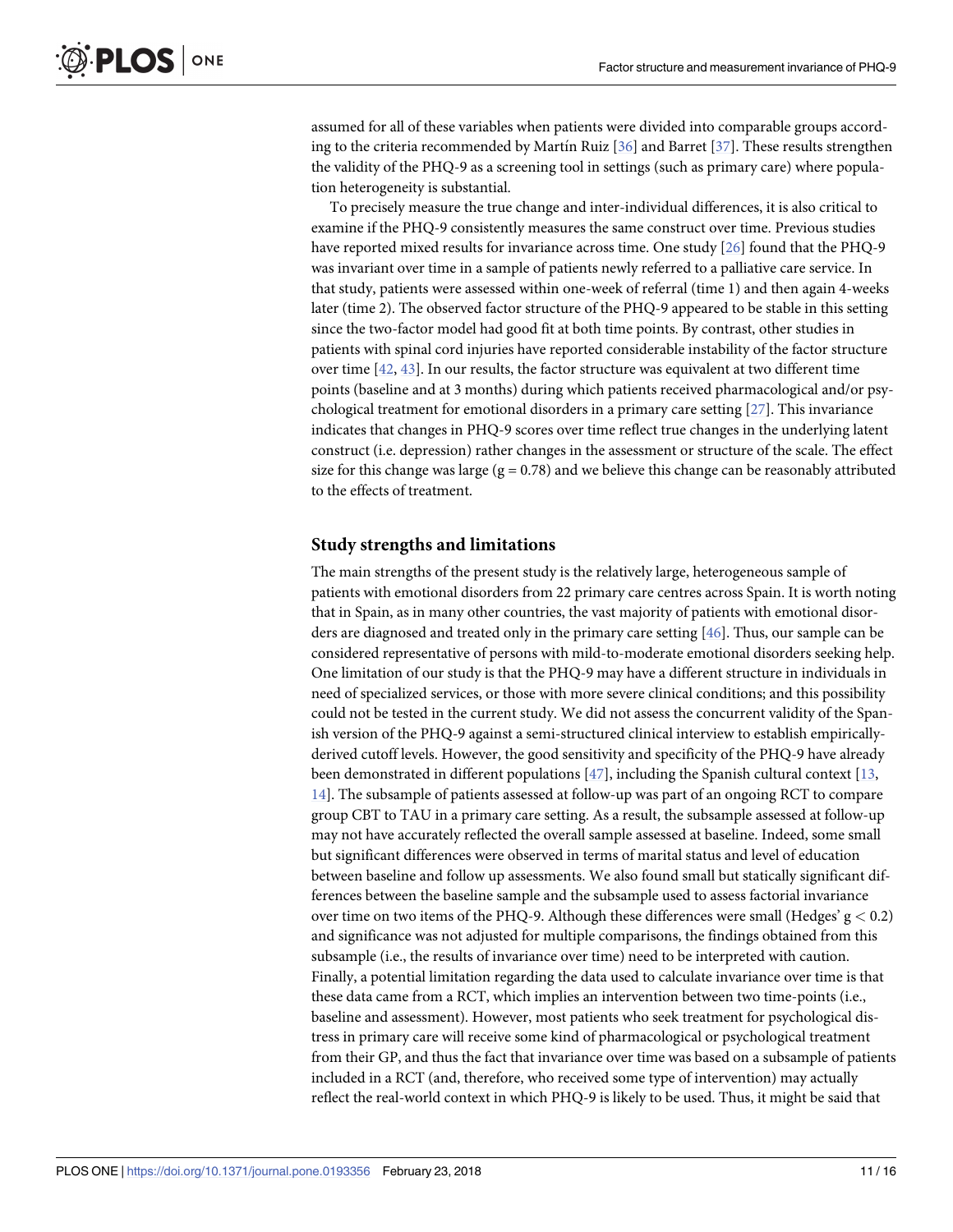the PHQ-9 structure is invariant regardless of treatment for emotional disorders. Indeed, the fact that strict invariance holds provides additional support for the robustness of the latent structure of the scale.

### **Clinical and research implications**

Our findings have several important clinical and research implications. First, given the high prevalence rates of emotional disorders and, particularly, depression among primary care patients, GPs need well-validated screening tools that are easy to administer, score, and interpret. The unidimensional factor structure of the PHQ-9 allows clinicians to use the scale without the need for complicated scoring algorithms. Thus, clinicians and researchers can rely on a global score and a single cut-off score. Second, measurement invariance across multiple groups provides empirical support to allow clinicians and researchers to interpret between-group comparisons as true differences in depression intensity and not a measurement artifact. For instance, establishing gender invariance (or non-invariance) is critical for studies with a gender perspective. Finally, invariance measurement across time further supports the utility of the PHQ-9 as a simple tool for monitoring treatment response.

### **Conclusions**

The current study provides important evidence regarding the construct validity and multigroup factorial and time invariance of the Spanish version of the PHQ-9 in primary care settings in Spain. In the present study, both the one-factor and the two-factor models displayed good model fit. The two-factor model (with a factor of three 'somatic' items highly correlated to the 'cognitive-affective' factor) displayed slightly better fit, while the one-factor model was preferred for its parsimony. The one-factor model was additionally demonstrated to be invariant across demographic groups and across time. The findings presented here suggest that primary care physicians in Spain can use the PHQ-9 to assess depression severity and to reliably monitor changes over time.

### **Supporting information**

**S1 Table. PHQ-9 inter-item correlation matrix.** (DOCX)

### **Acknowledgments**

Membership of the PsicAP Research Group:

Antonio Cano-Vindel (lead author, canovindel@psi.ucm.es), Juan Antonio Moriana, Francisco Santolaya Ochando, Antonio Capafons Bonet, Mª. Dolores Gómez Castillo, Fernando Chacón Fuertes, Gonzalo Jiménez Cabré, Estefanía Salgado Kvedaras, Jorge Perpiñá González, Carmen Abellán Maeso, Ana Mª. Agudo Rodrigo, Mª. del Mar Aguilar Uceda, Laura Agüero, Mónica Rodriguez-Enríquez, Mª Rosa Pizà, Ignasi Ramírez, Manuel Aires López, Ana María Alayeto Sánchez, Dolores Alfonso Doménech, Vicenta Almonacid Guinot, Sinuhe Alvarado Torres, Sonia Álvarez Gómez, Luisa Mª. Andrés Arreaza, Ana María Arnaiz Kompanietz, Mª. Pilar Arranz García, Eugenia Avelino Hidalgo, Mª. José Ávila Sánchez, Josune Barbero Goicoetxea, Manuel Barragán Solís, Pilar Barroso López, Sofía Bauer Izquierdo, Carmen Benavente Torres, Pilar Bermejo Ortega, Greta Borra´s Moreno, Alejandro Buendı´a Romero, Carlos Buiza Aguado, José Caballero Moral, Nieves Caparrós Ezpeleta, Alejandro Casado Martínez, Cristina Casado Rodrı´guez, Consuelo Castiblanque Ballesteros, Francisca Ceino´s Vicente, Patricia Cordero Andrés, Ana Costa Alcaraz, Isabel de Andrés Cara, Victoria de la Riva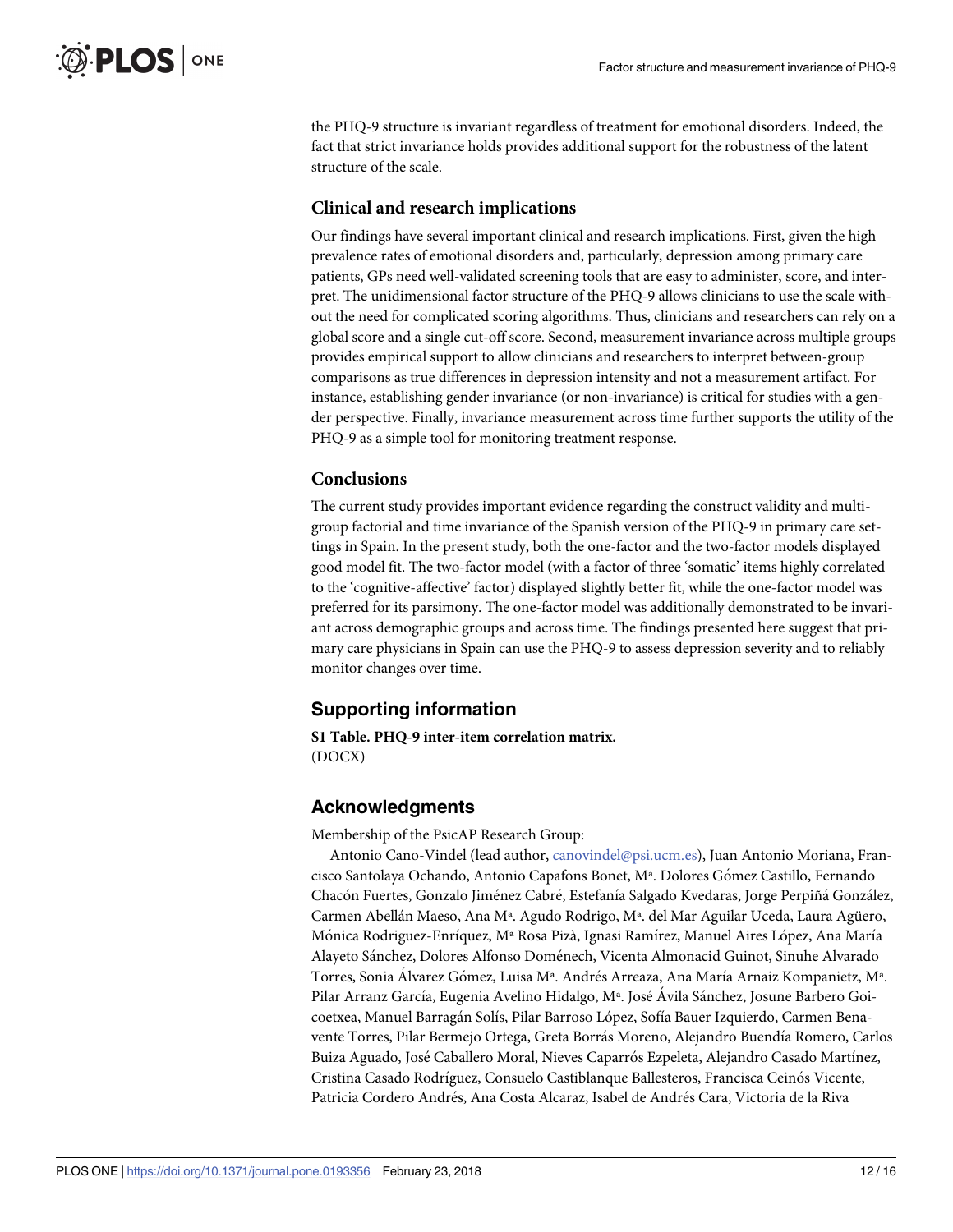Casares, Bárbara Díaz Gómez, Mª. Dolores Domínguez Manrique, Soledad Escolar Llamazares, Encarnación Espinosa de los Monteros Zayas, Aurora Fabero Jiménez, Mª. Antonia Font Payeras, Mª. Rosa Fraile Gómez, Mariona Fuster Forteza, Montserrat Gallart Aliu, Olvido García Jaén, Carmen García Palacios, Mar García-Moreno, Yolanda Garnica Cascales, Miguel Gárriz Vera, Mª. Concepción Gómez Martín-Sonseca, Mª. Francisca Gómez Rodríguez, César González-Blanch, Ana Mª. Hermosilla Pasamar, Fernando Hernández de Hita, Margarita Herrero Delgado, Josefa Jaimez Moreno, Amale Jáuregui Larrabeiti, Juan Agustín Jiménez Luque, Antonio Jiménez Moreno, Antonio León Dugo, Carlos Lillo De la Quintana, Joaquim L. Limonero García, María Lleras de Frutos, Anna Llorca Mestre, Francisco López Ortiz, Lourdes Luceño Moreno, Pilar Madrid Almoguera, Sonia Martín de la Sierra Fuentes, Rebeca Martínez Bustos, Ainoa Mateu Mullor, Mercedes Matilla Caballero, Rafael Medina Reyes, Itsaso Mendizábal Gallestegui, Susana Merino Martín, Gonzalo David Moneva Vicente, Mª. Isabel Montejo Villa, Antonio Montero Cantero, Julio Montoya Ferna´ndez, Rosario Morales Moreno, Laura Morante Hernández, Eliana Mª. Moreno Osella, Luciana Moretti, Francisco Javier Muñoz Mora, Rafael Muñoz Sánchez-Villacañas, Juan Elías Murillo Céspedes, Soledad Nevado Roldán, Rosario Ortíz Fernández, Elia Peiró Martí, María Olga Peña Peña, Montserrat Pérez Fernández, Juana Pérez Girón, Nathalie Pérez Lizeretti, Aranzazu Pérez Medina, Pilar Pérez Ortín, José Jorge Pérez Pascual, Bartolomé Pérez Pérez, Teresa Perez Poo, María Pineda Alonso, Almudena Pinilla Carrasco, Jorge Juan Prada Pérez, Marta Quintanilla Santamaría, Ana Isabel Quiñones Gómez, María Teresa Recio García, Marcelino Requena Gallego, Mercedes Ricote Belinchón, Yolanda Rincón Villareal, Geoffrey Ritho Luhunga, Mª. Ángeles Rivas Marra, Mariano Robres Oliete, Virginia Rodríguez Coronado, Mercedes Rojo Tardón, Ana Mª. Roldán Villalobos, Mª. Teresa Rubio Rubio, Mª. Jesús Ruiz Hernández, Jesús Ruiz López, María Ruiz Torres, Lorenza Ruz Torres, Manuel Salcedo Espinosa, Monika Salgueiro, María Luisa Sánchez Benitez de Soto, Emilio Sánchez Caballero, María Teresa Sánchez Villares Rodríguez, Isabel Sepúlveda Gómez, María Serrano Miralles, Victor Julián Suberviola Collados, Beatriz Talavera Velasco, Javier Torres Ailhaud, Olga Umaran Algageme, Alazne Unanue Ortega, Iñigo Valdivielso Moneo, Cristina Valle Garcı´a, Antonio Varo Soriano, Jose´ Fernando Venceslá Martínez, Mª. Jesús Villa Pérez, Esperanza Villar Coloma, Laura Yuste Hidalgo.

### **Author Contributions**

**Conceptualization:** Leonardo Adria´n Medrano, Roger Muñoz-Navarro, Antonio Cano-Vindel.

**Formal analysis:** Leonardo Adria´n Medrano.

**Funding acquisition:** César González-Blanch, Antonio Cano-Vindel.

**Methodology:** Florian Schmitz.

**Supervision:** Antonio Cano-Vindel.

**Writing - original draft:** César González-Blanch.

**Writing – review & editing:** César González-Blanch, Leonardo Adrián Medrano, Roger Muñoz-Navarro, Paloma Ruı´z-Rodrı´guez, Juan Antonio Moriana, Joaquı´n T. Limonero, Florian Schmitz, Antonio Cano-Vindel.

### **References**

**1.** World Health Organization. Depression and Other Common Mental Disorders: Global Health Estimates. Geneva: World Health Organization; 2017.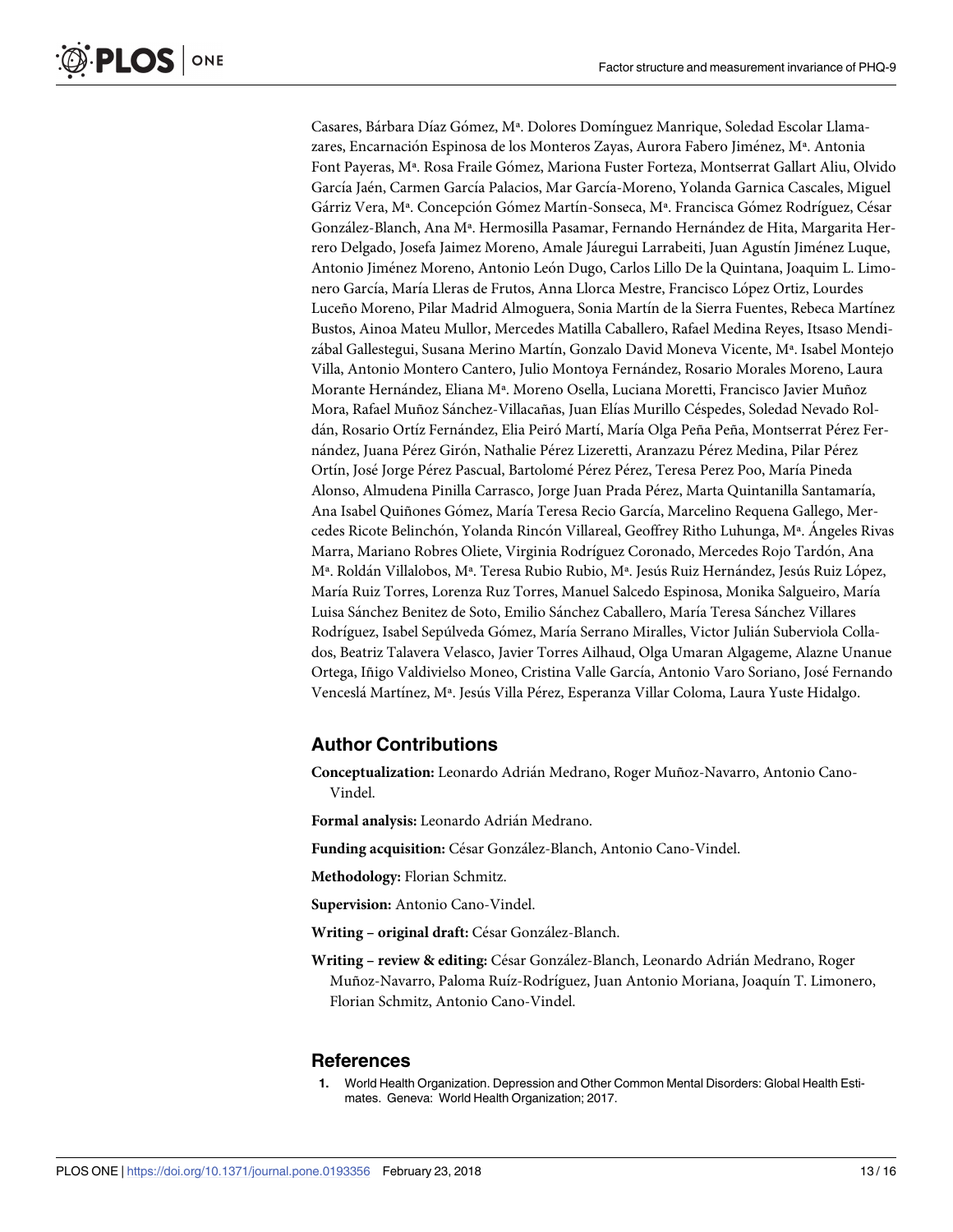- **2.** Alonso J, Angermeyer MC, Bernert S, Bruffaerts R, Brugha TS, Bryson H, et al. Prevalence of mental disorders in Europe: results from the European Study of the Epidemiology of Mental Disorders (ESEMeD) project. Acta Psychiatr Scand Suppl. 2004;(420):21–7. https://doi.org/10.1111/j.1600-0047. 2004.00327.x PMID: 15128384.
- **3.** Haro JM, Palacín C, Vilagut G, Martínez M, Bernal M, Luque I, et al. Prevalencia de los trastornos mentales y factores asociados: resultados del estudio ESEMeD-España. Med Clin (Barc). 2006; 126 (12):445–51. https://doi.org/10.1157/13086324
- **4.** Serrano-Blanco A, Palao DJ, Luciano JV, Pinto-Meza A, Lujan L, Fernandez A, et al. Prevalence of mental disorders in primary care: results from the diagnosis and treatment of mental disorders in primary care study (DASMAP). Soc Psychiatry Psychiatr Epidemiol. 2010; 45(2):201–10. https://doi.org/ 10.1007/s00127-009-0056-y PMID: 19452110.
- **5.** Kamphuis MH, Stegenga BT, Zuithoff NP, King M, Nazareth I, de Wit NJ, et al. Does recognition of depression in primary care affect outcome? The PREDICT-NL study. Fam Pract. 2012; 29(1):16–23. https://doi.org/10.1093/fampra/cmr049 PMID: 21859837.
- **6.** Fernández A, Pinto-Meza A, Bellón JA, Roura-Poch P, Haro JM, Autonell J, et al. Is major depression adequately diagnosed and treated by general practitioners? Results from an epidemiological study. Gen Hosp Psychiatry. 2010; 32(2):201–9. https://doi.org/10.1016/j.genhosppsych.2009.11.015 PMID: 20302995
- **7.** Codony M, Alonso J, Almansa J, Vilagut G, Domingo A, Pinto-Meza A, et al. [Psychotropic medications use in Spain. Results of the ESEMeD-Spain study]. Actas Esp Psiquiatr. 2007; 35 Suppl 2:29–36. PMID: 18264867.
- 8. Fernández A, Haro JM, Codony M, Vilagut G, Martínez-Alonso M, Autonell J, et al. Treatment adequacy of anxiety and depressive disorders: Primary versus specialised care in Spain. J Affect Disord. 2006; 96 (1–2):9–20. https://doi.org/10.1016/j.jad.2006.05.005 PMID: 16793140
- **9.** Kroenke K, Spitzer RL, Williams JBW. The PHQ-9. J Gen Intern Med. 2001; 16(9):606–13. https://doi. org/10.1046/j.1525-1497.2001.016009606.x PMID: 11556941
- **10.** Manea L, Gilbody S, McMillan D. A diagnostic meta-analysis of the Patient Health Questionnaire-9 (PHQ-9) algorithm scoring method as a screen for depression. Gen Hosp Psychiatry. 2015; 37(1):67– 75. https://doi.org/10.1016/j.genhosppsych.2014.09.009 PMID: 25439733
- **11.** Mitchell AJ, Yadegarfar M, Gill J, Stubbs B. Case finding and screening clinical utility of the Patient Health Questionnaire (PHQ-9 and PHQ-2) for depression in primary care: a diagnostic meta-analysis of 40 studies. British Journal of Psychiatry Open. 2016; 2(2):127–38. https://doi.org/10.1192/bjpo.bp.115. 001685 PMID: 27703765
- 12. Kroenke K, Spitzer RL, Williams JBW, Löwe B. The Patient Health Questionnaire Somatic, Anxiety, and Depressive Symptom Scales: a systematic review. Gen Hosp Psychiatry. 2010; 32(4):345–59. https:// doi.org/10.1016/j.genhosppsych.2010.03.006 PMID: 20633738
- **13.** Diez-Quevedo C, Rangil T, Sanchez-Planell L, Kroenke K, Spitzer RL. Validation and Utility of the Patient Health Questionnaire in Diagnosing Mental Disorders in 1003 General Hospital Spanish Inpatients. Psychosom Med. 2001; 63(4):679–86. https://doi.org/10.1097/00006842-200107000-00021 PMID: 11485122
- **14.** Munoz-Navarro R, Cano-Vindel A, Medrano LA, Schmitz F, Ruiz-Rodriguez P, Abellan-Maeso C, et al. Utility of the PHQ-9 to identify major depressive disorder in adult patients in Spanish primary care centres. BMC Psychiatry. 2017; 17(1):291. https://doi.org/10.1186/s12888-017-1450-8 PMID: 28793892; PubMed Central PMCID: PMCPMC5550940.
- **15.** Donlan W, Lee J. Screening for depression among indigenous mexican migrant farmworkers using the Patient Health Questionnaire-9. Psychol Rep. 2010; 106(2):419–32. https://doi.org/10.2466/PR0.106. 2.419-432 PMID: 20524542
- **16.** Familiar I, Ortiz-Panozo E, Hall B, Vieitez I, Romieu I, Lopez-Ridaura R, et al. Factor structure of the Spanish version of the Patient Health Questionnaire-9 in Mexican women. Int J Methods Psychiatr Res. 2015; 24(1):74–82. https://doi.org/10.1002/mpr.1461 PMID: 25524806.
- **17.** Huang FY, Chung H, Kroenke K, Delucchi KL, Spitzer RL. Using the patient health questionnaire-9 to measure depression among racially and ethnically diverse primary care patients. J Gen Intern Med. 2006; 21(6):547–52. https://doi.org/10.1111/j.1525-1497.2006.00409.x PMID: 16808734
- **18.** Merz EL, Malcarne VL, Roesch SC, Riley N, Sadler GR. A multigroup confirmatory factor analysis of the Patient Health Questionnaire-9 among English- and Spanish-speaking Latinas. Cultural Diversity and Ethnic Minority Psychology. 2011; 17(3):309–16. https://doi.org/10.1037/a0023883 PMID: 21787063
- **19.** Granillo MT. Structure and Function of the Patient Health Questionnaire-9 Among Latina and Non-Latina White Female College Students. Journal of the Society for Social Work and Research. 2012; 3 (2):80–93. https://doi.org/10.5243/jsswr.2012.6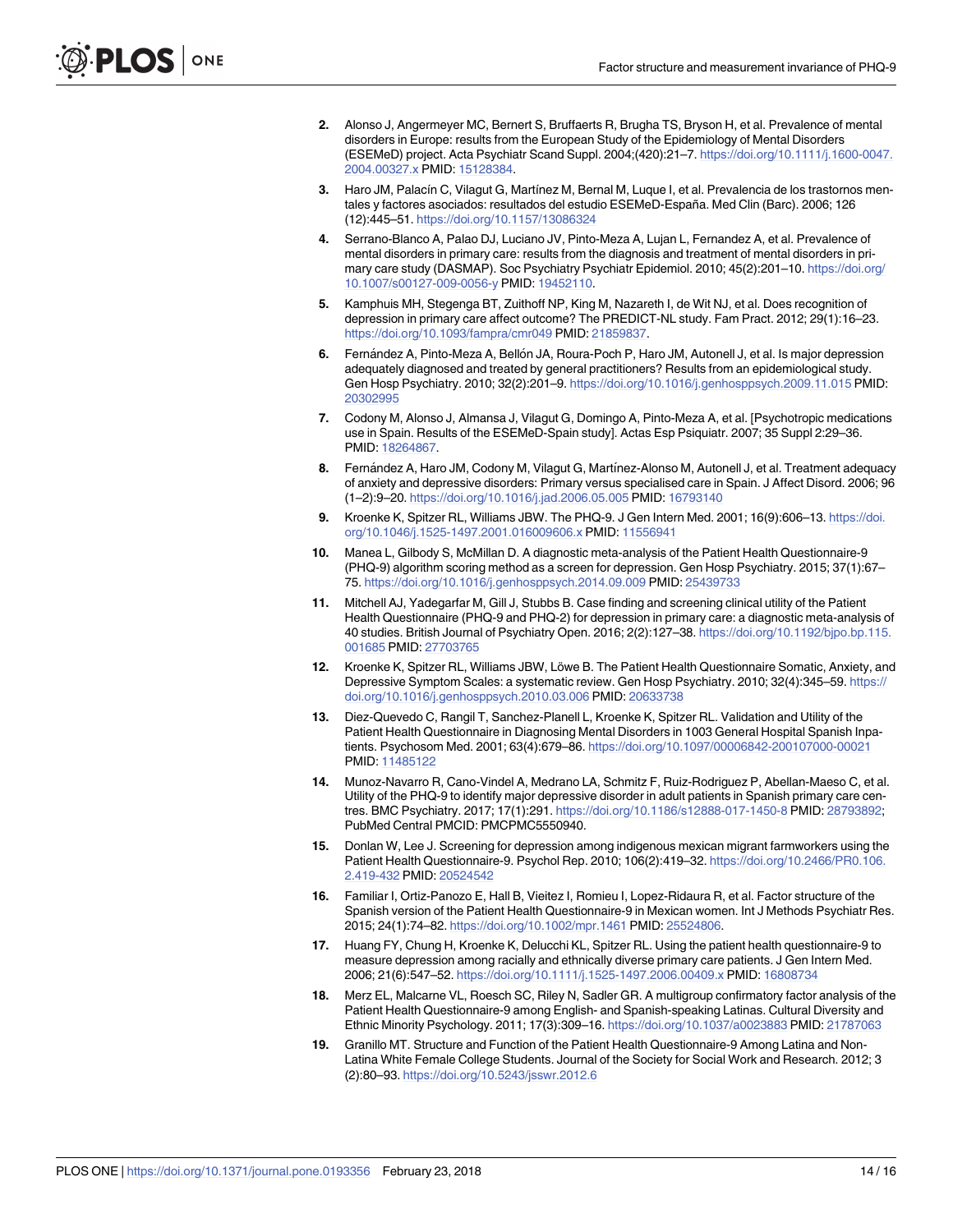- **20.** Zhong Q, Gelaye B, Rondon M, Sanchez SE, Garcia PJ, Sanchez E, et al. Comparative performance of Patient Health Questionnaire-9 and Edinburgh Postnatal Depression Scale for screening antepartum depression. J Affect Disord. 2014; 162:1–7. https://doi.org/10.1016/j.jad.2014.03.028 PMID: 24766996; PubMed Central PMCID: PMCPMC4040145.
- 21. Kocalevent R-D, Hinz A, Brähler E. Standardization of the depression screener Patient Health Questionnaire (PHQ-9) in the general population. Gen Hosp Psychiatry. 2013; 35(5):551–5. https://doi.org/ 10.1016/j.genhosppsych.2013.04.006 PMID: 23664569
- **22.** Titov N, Dear BF, McMillan D, Anderson T, Zou J, Sunderland M. Psychometric comparison of the PHQ-9 and BDI-II for measuring response during treatment of depression. Cogn Behav Ther. 2011; 40 (2):126–36. https://doi.org/10.1080/16506073.2010.550059 PMID: 25155813.
- 23. Beard C, Hsu KJ, Rifkin LS, Busch AB, Björgvinsson T. Validation of the PHQ-9 in a psychiatric sample. J Affect Disord. 2016; 193:267–73. https://doi.org/10.1016/j.jad.2015.12.075 PMID: 26774513
- **24.** Petersen JJ, Paulitsch MA, Hartig J, Mergenthal K, Gerlach FM, Gensichen J. Factor structure and measurement invariance of the Patient Health Questionnaire-9 for female and male primary care patients with major depression in Germany. J Affect Disord. 2015; 170:138–42. https://doi.org/10.1016/ j.jad.2014.08.053 PMID: 25240840
- **25.** Meredith W, Teresi JA. An Essay on Measurement and Factorial Invariance. Med Care. 2006; 44(Suppl 3):S69–S77. https://doi.org/10.1097/01.mlr.0000245438.73837.89 PMID: 17060838
- **26.** Chilcot J, Rayner L, Lee W, Price A, Goodwin L, Monroe B, et al. The factor structure of the PHQ-9 in palliative care. J Psychosom Res. 2013; 75(1):60–4. https://doi.org/10.1016/j.jpsychores.2012.12.012 PMID: 23751240
- 27. Cano-Vindel A, Muñoz-Navarro R, Wood CM, Limonero JT, Medrano LA, Ruiz-Rodríguez P, et al. Transdiagnostic Cognitive Behavioral Therapy Versus Treatment as Usual in Adult Patients With Emotional Disorders in the Primary Care Setting (PsicAP Study): Protocol for a Randomized Controlled Trial. JMIR Research Protocols. 2016; 5(4):e246. https://doi.org/10.2196/resprot.6351 PMID: 28011446
- **28.** Arbuckle JL. Amos 21 user's guide. Chicago: SPSS; 2012.
- **29.** Byrne BM. Structural equation modelling with AMOS: Basic concepts, applications, and programming. New York: Routledge; 2016.
- **30.** Kline T. Psychological Testing: A Practical Approach to Design and Evaluation: SAGE Publications, Inc.; 2005.
- **31.** Brown TA. Confirmatory factor analysis for applied research. New York: Guilford Publications; 2014.
- **32.** Cheung GW, Rensvold RB. Evaluating Goodness-of-Fit Indexes for Testing Measurement Invariance. Structural Equation Modeling: A Multidisciplinary Journal. 2002; 9(2):233–55. https://doi.org/10.1207/ s15328007sem0902\_5
- **33.** Barrera-Barrera R, Navarro-García A, Peris-Ortiz M. El papel de la invarianza factorial en la validación del constructo calidad de servicio electrónico. Revista Europea de Dirección y Economía de la Empresa. 2015; 24(1):13–24. https://doi.org/10.1016/j.redee.2014.07.001
- **34.** George D, Mallery M. Using SPSS for Windows step by step: a simple guide and reference. Boston: Allyn & Bacon; 2010.
- **35.** Gallart GC, Saris WE, Foguet JMB. Temas avanzados en modelos de ecuaciones estructurales. Madrid: La Muralla; 2005.
- **36.** Martín Ruiz JF. Los factores definitorios de los grandes grupos de edad de la población: tipos, subgrupos y umbrales. Scripta Nova: revista electrónica de geografía y ciencias sociales,. 2005; 9:181-204.
- **37.** Barrett P. Structural equation modelling: Adjudging model fit. Pers Individ Dif. 2007; 42(5):815–24. https://doi.org/10.1016/j.paid.2006.09.018
- **38.** Cameron IM, Crawford JR, Lawton K, Reid IC. Psychometric comparison of PHQ-9 and HADS for measuring depression severity in primary care. Br J Gen Pract. 2008; 58(546):32–6. https://doi.org/10.3399/ bjgp08X263794 PMID: 18186994
- **39.** Erbe D, Eichert H-C, Rietz C, Ebert D. Interformat reliability of the patient health questionnaire: Validation of the computerized version of the PHQ-9. Internet Interventions. 2016; 5:1–4. https://doi.org/10. 1016/j.invent.2016.06.006
- **40.** Ryan TA, Bailey A, Fearon P, King J. Factorial invariance of the Patient Health Questionnaire and Generalized Anxiety Disorder Questionnaire. Br J Clin Psychol. 2013; 52(4):438–49. https://doi.org/10. 1111/bjc.12028 PMID: 24117915
- 41. Hinz A, Mehnert A, Kocalevent R-D, Brähler E, Forkmann T, Singer S, et al. Assessment of depression severity with the PHQ-9 in cancer patients and in the general population. BMC Psychiatry. 2016; 16(1). https://doi.org/10.1186/s12888-016-0728-6 PMID: 26831145